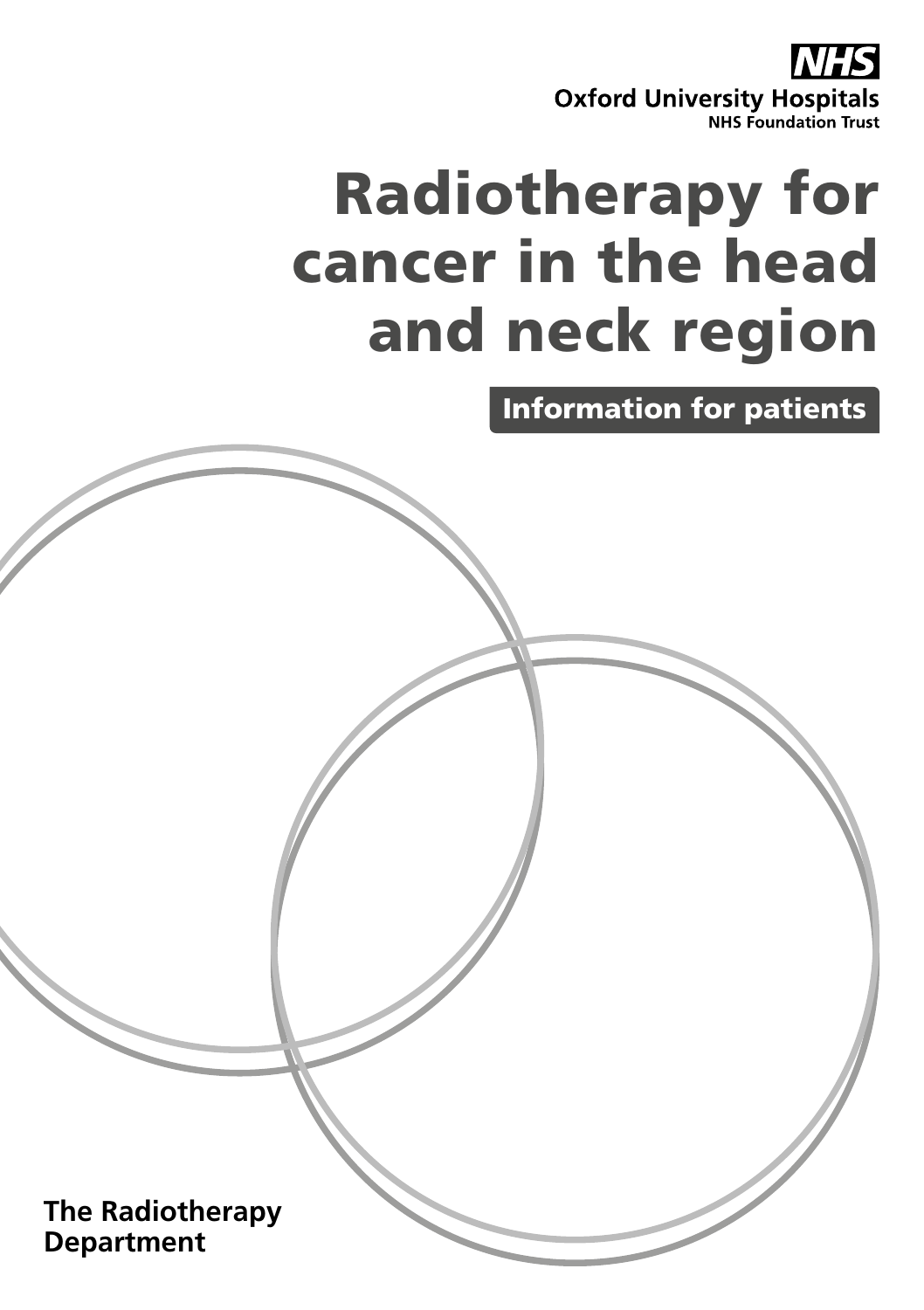You have been given this leaflet as you have been recommended treatment with radiotherapy for a tumour in your head and neck region. This doesn't include brain tumours, which are discussed in the Radiotherapy to the brain leaflets.

The general **Radiotherapy leaflet** will explain what having the treatment involves, common side effects and some information about the department, including details of how your treatment may be planned. This leaflet – Radiotherapy to the head and neck region – will provide more specific detail about the type of treatment planned for you, including how you can help yourself during and after treatment. There is other information also available to guide you if you have specific problems during your treatment.

This leaflet is intended as a guide, because the timing and effects of treatment may vary from one person to another. It will highlight the key points of the discussions you would have had with your oncology team. Family members and friends may also find it helpful. We hope that this leaflet answers most of your questions, but if you have any concerns please speak to a member of the team.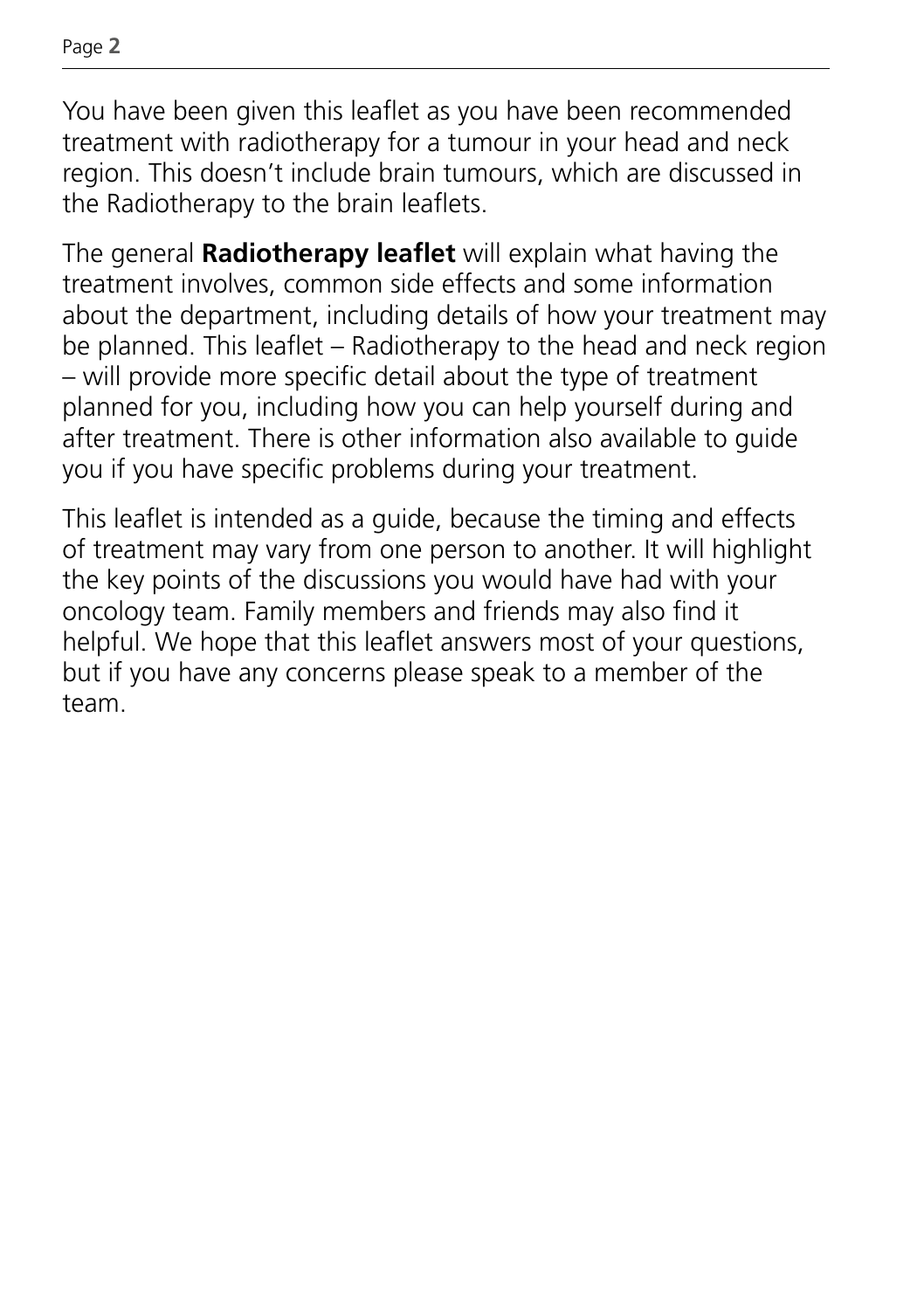# Before starting treatment

Before you start your treatment you may need to have a number of tests, to make sure your treatment goes smoothly and safely.

### Dental assessment

Radiotherapy to the mouth area can cause long term problems with your teeth and jaw bone. Radiotherapy may cause a permanently dry mouth, as it can damage your salivary glands.

Your main salivary glands are situated in front of your ears, on either side of your face. Saliva is important in preventing tooth decay. Without saliva, you will be more prone to developing dental problems. If your tumour is close to this area, or the lymph glands in your upper neck on both left and right sides need treating, you may develop this side effect.

If the area treated includes your jaw bone, over time your teeth may discolour or decay. This is because the radiotherapy can cause the blood supply to that area to be reduced.

Radiotherapy may also cause gum shrinkage, which may cause further dental problems. If a tooth is removed from an area that has been treated with radiotherapy, healing may be slower and the jaw bone in which the tooth sat may develop long-term problems.

To minimise these late effects (effects that can develop years after treatment) we will ask a specialist dentist to see you. They will examine your teeth to make sure that any dental work you need is done before you start radiotherapy. You may not require any specific dental treatment before radiotherapy, however the dentist may suggest it is safer to remove some, or rarely, all of your teeth before radiotherapy starts. If you have any teeth removed, this may cause some temporary swelling for 1-2 weeks.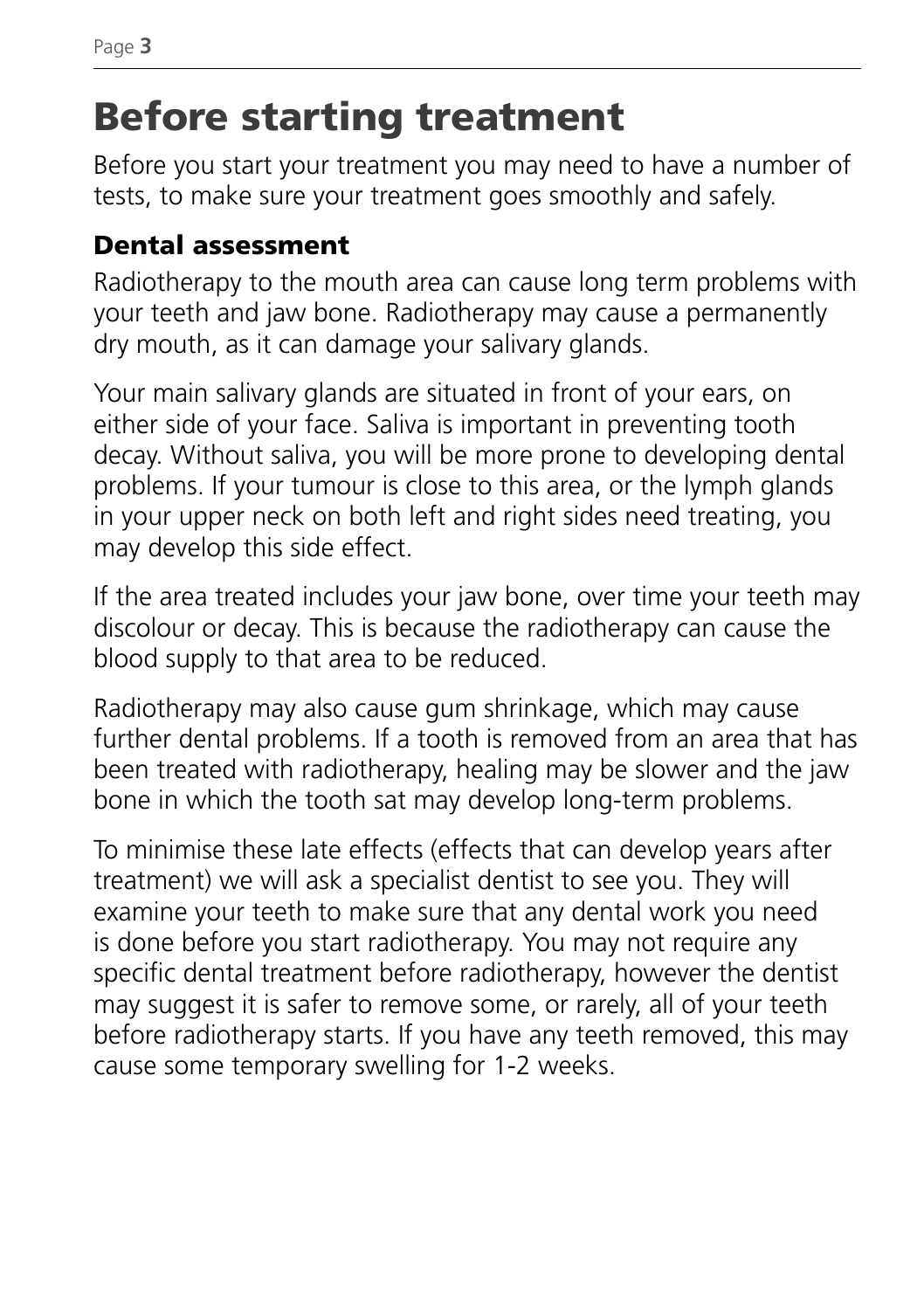### Hearing tests

Certain chemotherapy drugs or radiotherapy near your ears can affect your hearing, so your doctor may arrange for you to have a hearing test before you start treatment. If your doctors know your baseline level of hearing, they can monitor any future changes to your hearing with more accuracy.

### Nutrition

Nutrition is important, as it provides your body with energy, protein and the vitamins and minerals needed for your body to function well. It helps your body to cope better during radiotherapy and may improve your rate of healing and recovery after treatment. Your requirements for calories and protein increase during and after radiotherapy, so it is important to increase your intake to keep your weight stable. If you have lost weight or are finding it difficult to eat and drink enough before you start treatment, please ask to be seen by the dietitian.

Eating and drinking can become quite difficult during and after radiotherapy treatment, particularly if you are having both sides of your mouth and neck treated, or if you have swallowing difficulties before starting treatment. You may be advised to have a feeding tube (gastrostomy tube) inserted into your stomach, which can be used for nutrition, water and medications.

If you have a feeding tube, your dietitian will advise you on what liquid nutrition you will have, and organise supplies of liquid nutrition and feeding equipment. You can still eat and drink whilst the feeding tube is in place and we encourage you to keep swallowing for as long as possible. This helps to keep your muscles involved with swallowing as strong as possible and may help you to get back to eating and drinking sooner once radiotherapy has finished.

If you have been recommended to have a feeding tube, this will usually be inserted either before you start treatment or within the first two weeks of treatment. Feeding tubes are usually inserted at the John Radcliffe Hospital and you will need to stay in hospital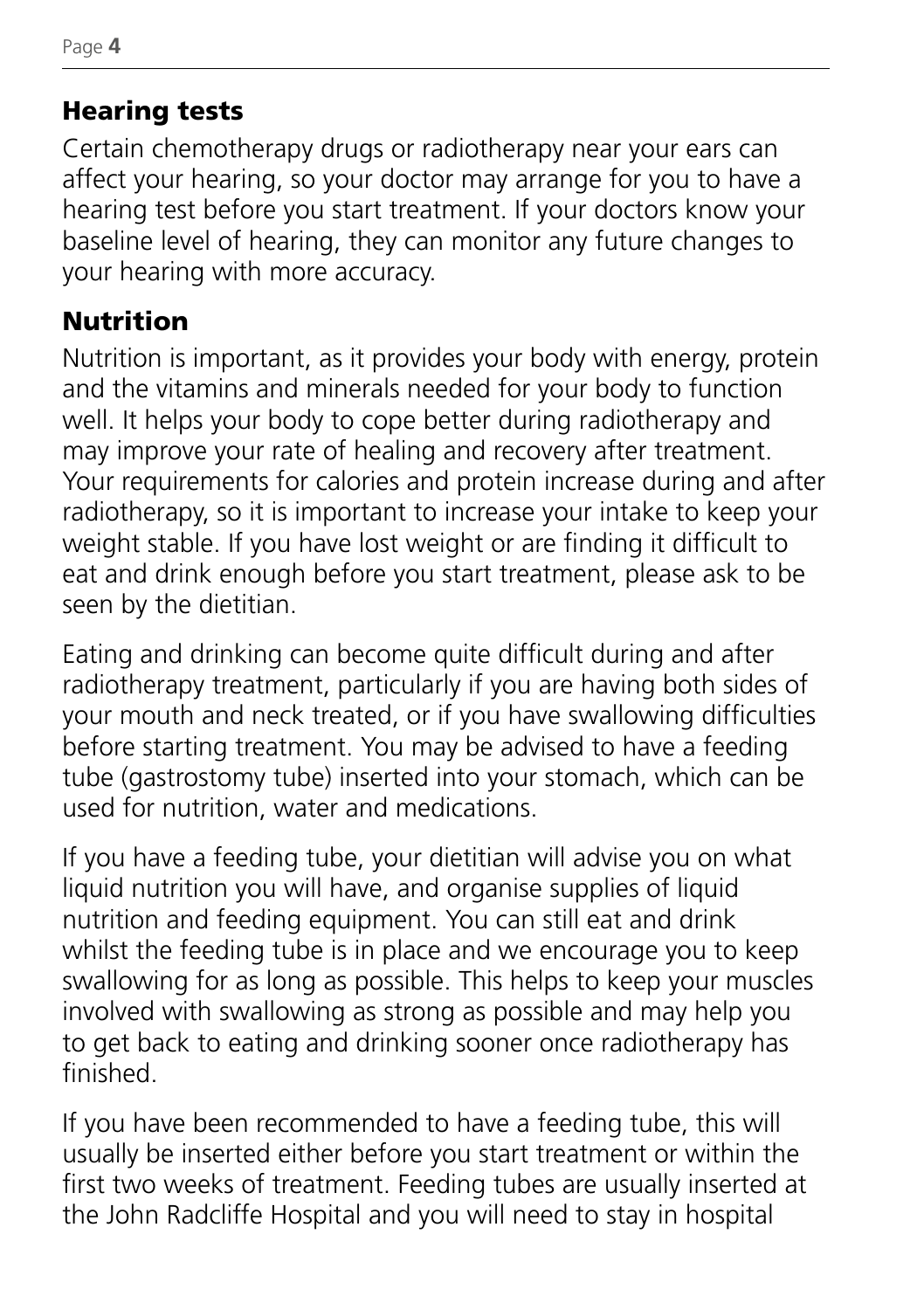overnight afterwards for observation. Once you return back to full eating and drinking, and are making a good recovery from treatment, your team will advise you on when the feeding tube can be removed. This is generally a straight forward procedure which can be done as a Day Case (with no overnight stay).

### Swallowing exercises

Radiotherapy can affect the muscles in the mouth jaw and throat that are required for swallowing. If you are likely to have swallowing problems your speech and language therapist will give you some exercises. These exercises are designed to keep you swallowing as safely as possible for as long as possible and to help recovery of your mouth opening and swallowing after treatment has finished. These exercises can also be viewed online at https://www.ouh.nhs. uk/cancer/services/radiotherapy/for-patients/videos.aspx

If you have had eating and drinking difficulties following surgery, these may become a problem again or get worse during and after radiotherapy. It is important that you follow any swallowing exercises given to you by your speech and language therapist. If you are having problems swallowing before you start your treatment, please ask to see a speech and language therapist.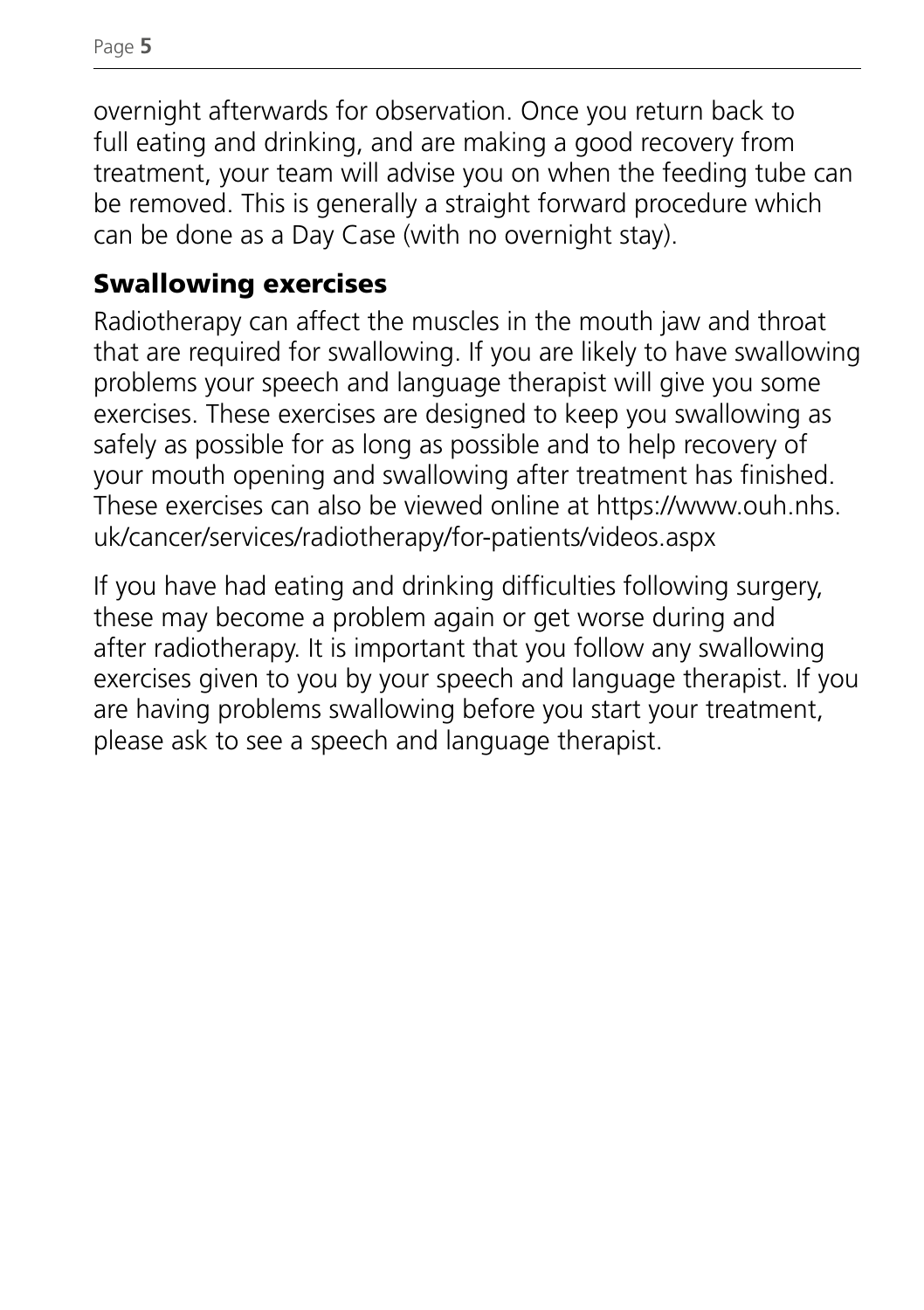# Treatment plan

When you have radiotherapy will depend on your treatment pathway.

Radiotherapy for head and neck cancers can sometimes be given in combination with chemotherapy. Radiotherapy may also be used on its own instead of surgery, or after surgery. When high doses of radiotherapy are given with the aim of curing a tumour then it is called **radical** radiotherapy.

Radiotherapy can also be given to treat symptoms that are causing you problems, usually due to tumour growth on other parts of your body. The treatment relieves this pressure by shrinking the tumour. When lower doses of radiation are given to control symptoms then this is called **palliative** radiotherapy. The team will discuss with you which treatment has been recommended for you.

### The radiotherapy planning process

Your first appointment for radiotherapy planning will take at least 90 minutes. If it has been decided that you will have a PET (positron emission tomography) scan, then this appointment will need to be longer.

For the planning scan and for daily treatment, you will need to wear a plastic shell or mask. This helps to position you, so that we can accurately deliver the radiotherapy. The mask will be made before you have your planning scan. You may already have had scans as part of your diagnosis, but you will still need to have a radiotherapy CT scan, as this will allow us to plan where we need to treat you.

Lines will be marked on your mask and a permanent tattoo mark (the size of a pin head) may be made on your chest. These marks will be used to make sure you are in the correct position each day for your treatment.

Before you leave from this appointment you will be given a schedule of your treatment appointments. While you are undergoing radiotherapy, you are also entitled to a parking permit for the duration of your treatment. Please ask at the radiotherapy reception about how to collect this.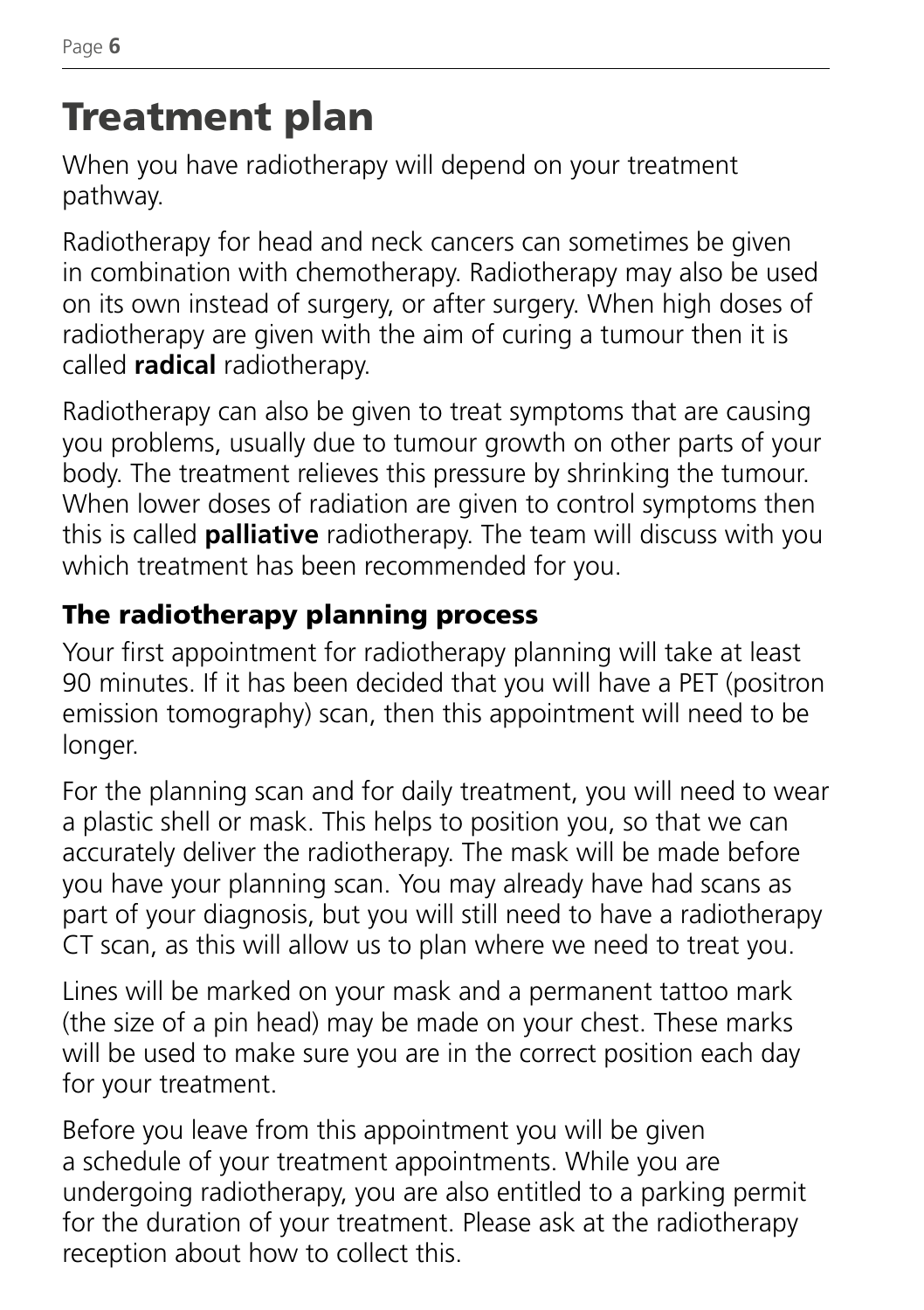# Side effects during treatment

Radiotherapy treatment itself is painless. However, there are some side effects which are associated with radiotherapy. You will notice some of them gradually developing over the course of your treatment. Side effects gradually increase in severity as you go through treatment and it is likely they may become worse 10-14 days after your last session of radiotherapy. During the treatment reviews, your care team will assess how you are coping with the treatment and will provide advice and support.

During your treatment you will see:

- your **medical team**, who will see you at a weekly appointment either in the oncology outpatients department or the radiotherapy department
- the r**adiotherapy review team**, who will see you weekly in the radiotherapy department
- the **specialist dietitian**, who will usually see you weekly after 10 radiotherapy treatment sessions. If you are experiencing difficulties with eating and/or drinking before this point the dietitian may see you sooner.
- the **speech and language therapist**, who will see you if you are having difficulties with swallowing or speaking.

### Skin reaction

The skin in the area of the treatment will become red, dry or sensitive, itchy and then often become moist and sore. You will lose the hair in the area treated; this may grow back after treatment. It is important to keep these areas clean and dry. It is likely that the skin in the area, especially around creases, will become broken and produce a discharge. It is normal for this to be coloured or bloody. It is common for the skin reaction to become worse during treatment and for about 10-14 days after your last treatment of radiotherapy.

The radiotherapy review team will assess your skin each week and advise you on the different lotions and dressings which will ease the discomfort and help heal your skin.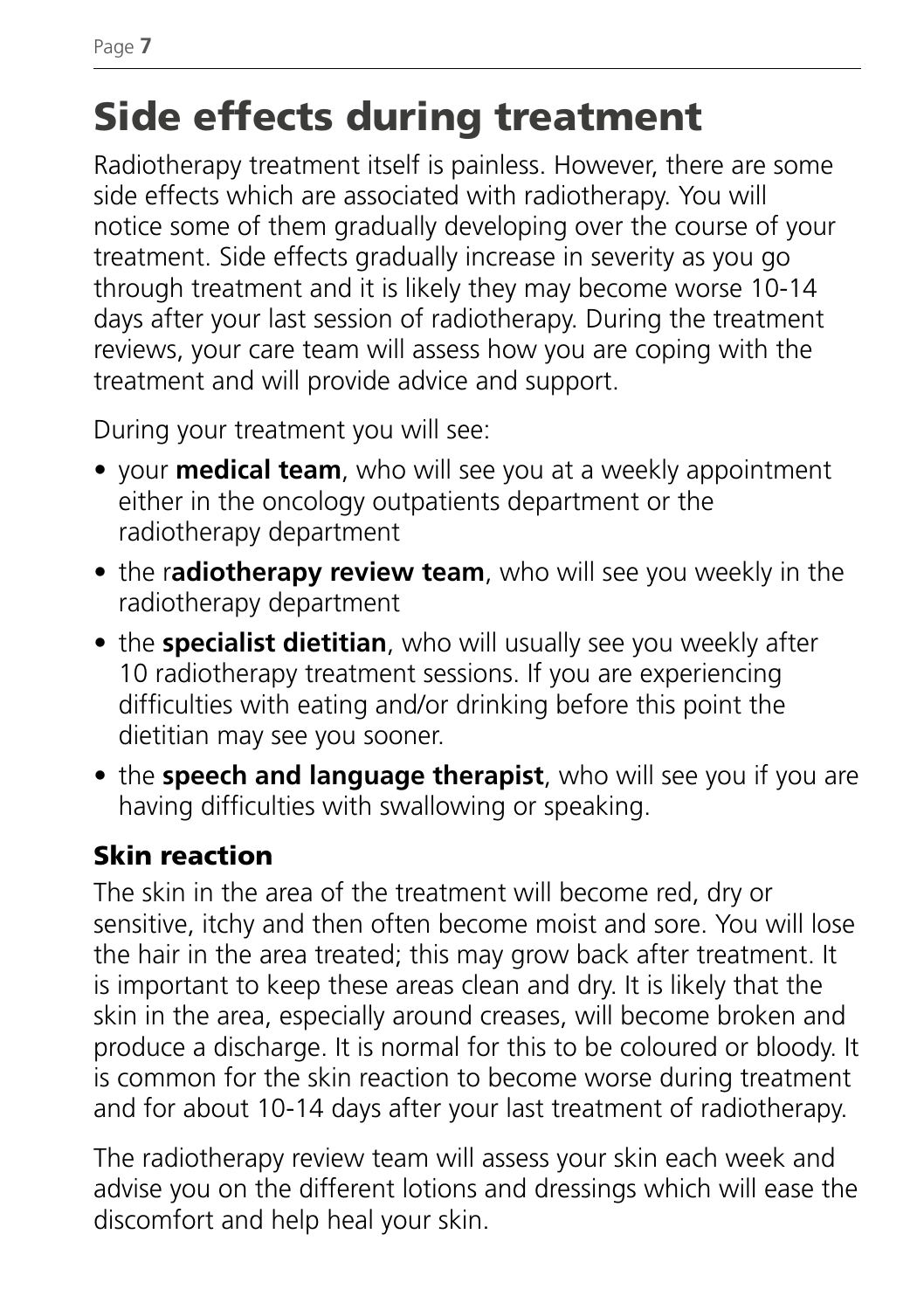If you have had a laryngectomy before radiotherapy you will be given advice about how to care for the skin around your stoma, which tube to use (if you need one) and which baseplate to use as treatment progresses.

Please refer to the **Radiotherapy Skin Reactions** leaflet which will tell you how to care for the skin in this area.

### Sore mouth and throat

The treatment will cause your mouth and throat to swell and become sore, which can make eating and swallowing more uncomfortable or difficult. This usually happens around the end of the second week.

When your mouth and throat become sore you may need to avoid very spicy or 'acidic' foods such as curry, chillies, vinegar, tomatoes and citrus fruits. Food and drinks at room temperature may be more comfortable, so you may need to allow hot food and drinks to cool before eating and drinking.

It is important to regularly take the pain relief you have been prescribed. If you are using anti-inflammatory painkillers such as ibuprofen, these need to be taken with food to prevent irritation to your stomach. We recommend that you take other painkillers half an hour before meals. Rinsing your mouth with dissolvable aspirin half an hour before meals will also help to reduce the soreness and swelling, which will help you eat more comfortably.

The radiotherapy head and neck team will advise you about increasing or changing your pain relief, as needed, to keep you as comfortable as possible throughout your treatment.

### **Please see our leaflet about pain relief for further advice**.

Some painkillers (e.g. those that contain codeine or morphine) can cause constipation or sickness, so it is important to take regular laxatives or anti-sickness drugs while you are taking this medication. Let the team know if you are not opening your bowels regularly.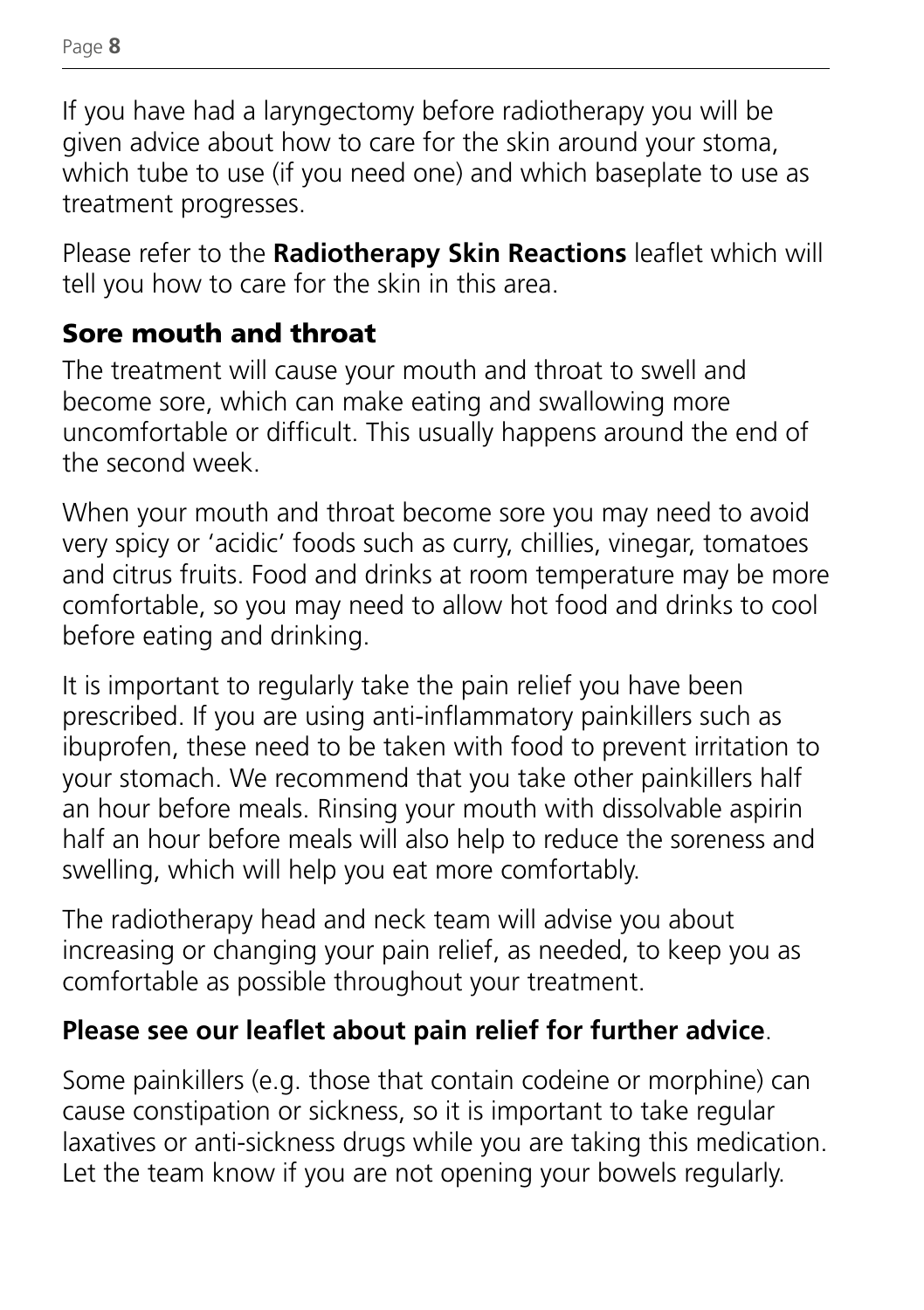### Difficulty Swallowing

Radiotherapy can affect the movement of the muscles for swallowing. This can sometimes cause you to cough after eating and drinking. This is an indication that food or drink may be going down the wrong way ("aspiration") and will need further assessment and advice.

### Dry mouth and throat

You may notice that your throat also becomes dry, and your saliva becomes sticky and thick. Sipping drinks throughout the day can help to keep your mouth and throat moist and loosen thick saliva. You may want to carry a bottle of water, to sip from regularly. Salt water mouthwashes may help make your saliva easier to clear. The care team can also discuss other products for you to try.

Breathing in warm steam when you are in a steamy bathroom or kitchen, or from a mug of hot water, may be helpful in loosening thick saliva. Nebulisers, which send moist air through your airway, may be beneficial if you are still having difficulties clearing thick saliva. These are sometimes available from the radiotherapy review team to borrow during your treatment, or your family doctor may have one they can lend you. Your oncologist can prescribe mouthwashes and protective gels that coat the lining of the mouth and can also help with the discomfort.

Foods that are soft and moist may be easier to chew and swallow when you have a dry mouth, rather than dry, hard and rough textures such as toast, cereals, crackers or salad. You may also find potato, bread and meat the most difficult foods to chew and swallow. Adding extra gravy or sauce to your food and chewing all food well before swallowing will make eating easier.

If you have a feeding tube and find that you are drinking less, you can give extra water flushes via the feeding tube; this will help to keep your body hydrated. Please discuss this with your care team or dietitian for further advice.

Oral thrush is common when your mouth is dry. You may notice a white coating in your mouth and soreness. This can be easily treated with medication. Thrush can be painful and so may affect how well you can eat and drink.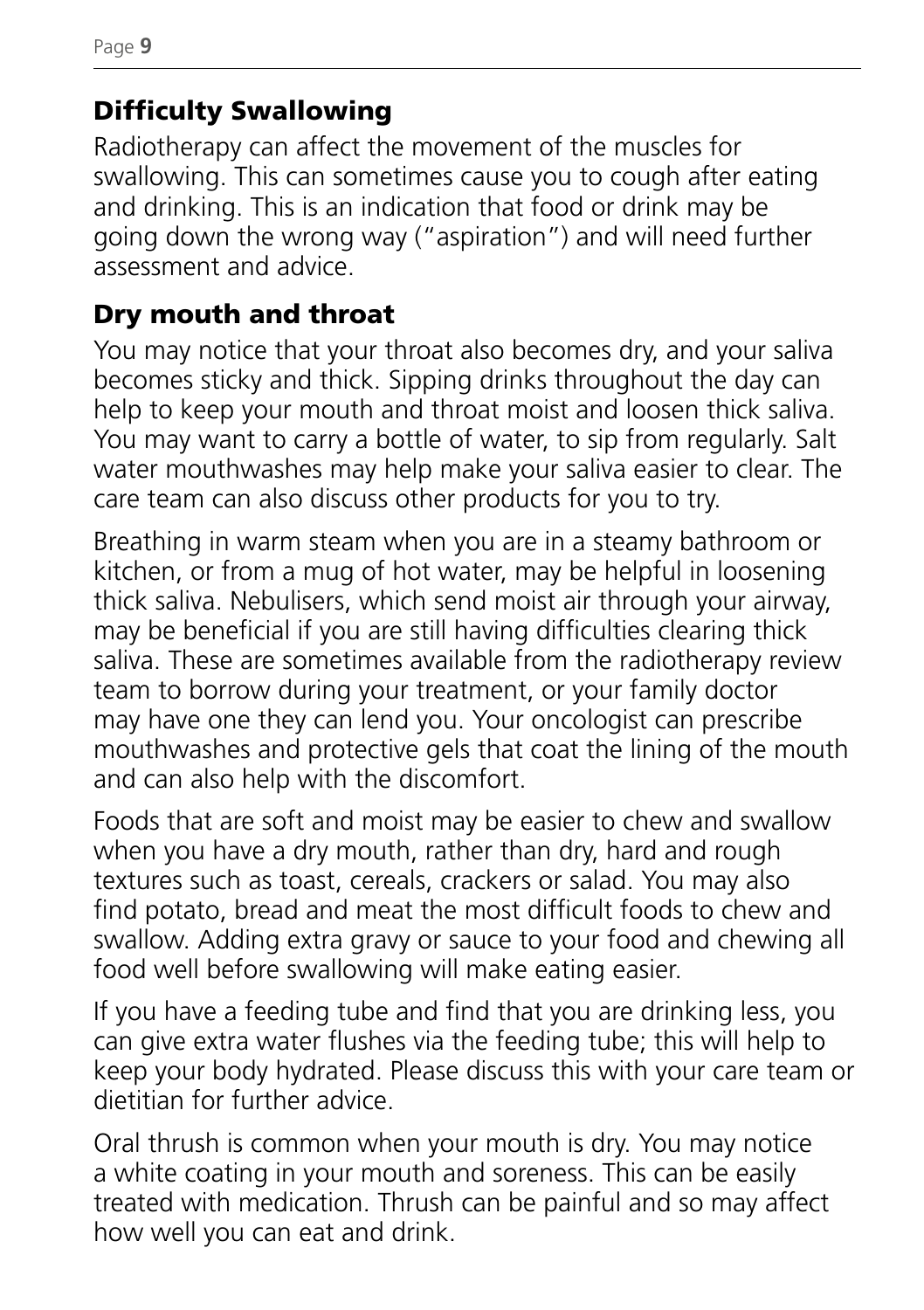# Nutrition

Due to most of the reasons above, it can be very hard to eat and drink enough to maintain good nutrition. Here are some suggestions to increase nutrition intake when treatment side effects start to affect your ability to eat.

### Reduced appetite

It can be normal to lose your appetite during treatment, especially as the side effects of sore and dry mouth, taste changes, difficulty swallowing, thick and sticky saliva, nausea and tiredness gradually worsen. The following may help optimise your nutrition intake when you have a reduced appetite.

- Take advantage of the times when you do have an appetite
- Eat more frequent meals and snacks as large meals can be off putting
- Choose full fat products
- Avoid low sugar alternatives
- Choose nourishing drinks such as full fat milk, milkshakes, high energy and protein smoothies
- Choose meals that are quick and easy to prepare like convenience ready meals or making up meals in advance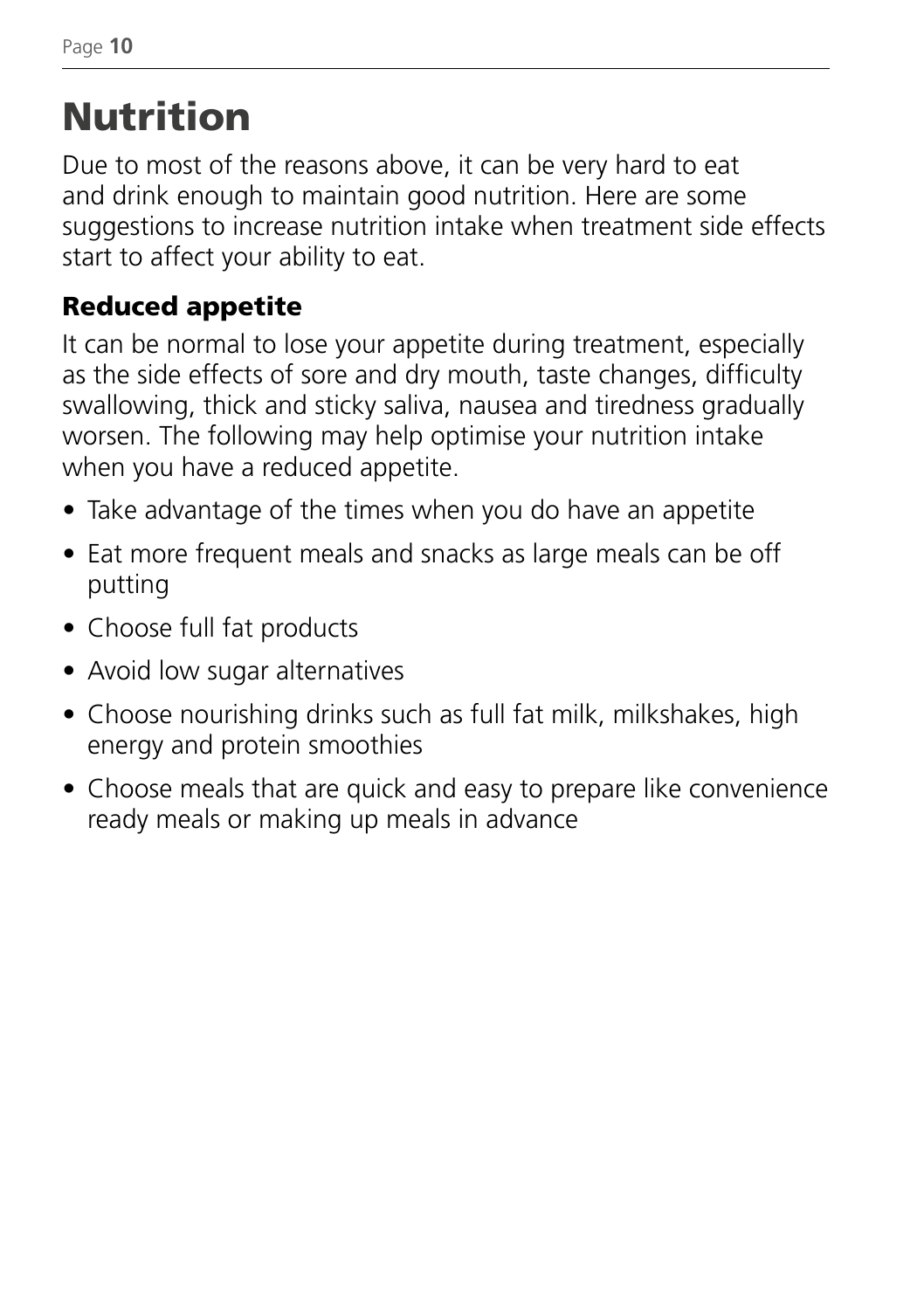Page **11**

# How to fortify food and drink

You can add additional energy to everyday food and drinks by adding high calorie ingredients.

You can choose one or more ingredients from the lists below to fortify your food.

| Milk                                    | Add 5 tablespoons of milk powder to 1 pint of<br>full fat milk. Mix the milk powder with a small<br>amount of milk to make a paste and then add<br>the rest of the milk and mix well until the milk<br>powder is completely dissolved. This will add an<br>extra 200 calories to each pint of milk. You can<br>add fortified milk in anything you make or eat. |
|-----------------------------------------|----------------------------------------------------------------------------------------------------------------------------------------------------------------------------------------------------------------------------------------------------------------------------------------------------------------------------------------------------------------|
| Soups,<br>Casseroles,<br>Curries etc    | Cream, full fat milk, coconut milk, grated<br>cheese, pureed beans or lentils, rice or small<br>pasta, root vegetables, potatoes, soaked<br>croutons, eggs, pesto, whole or ground nuts<br>and seeds                                                                                                                                                           |
| $E$ ggs $-$<br>Scrambled &<br>omelettes | Butter/oil, full fat milk, grated cheese or soft<br>cheese, fish, meat or vegetables                                                                                                                                                                                                                                                                           |
| Sauces                                  | Butter, Cream, full fat milk, full fat yoghurt,<br>grated cheese or soft cheese, ground nuts, pesto                                                                                                                                                                                                                                                            |
| Mashed<br>Potato/root<br>vegetables     | Butter, full fat milk, cream, vegetable oils, grated<br>cheese or cream cheese, mayonnaise                                                                                                                                                                                                                                                                     |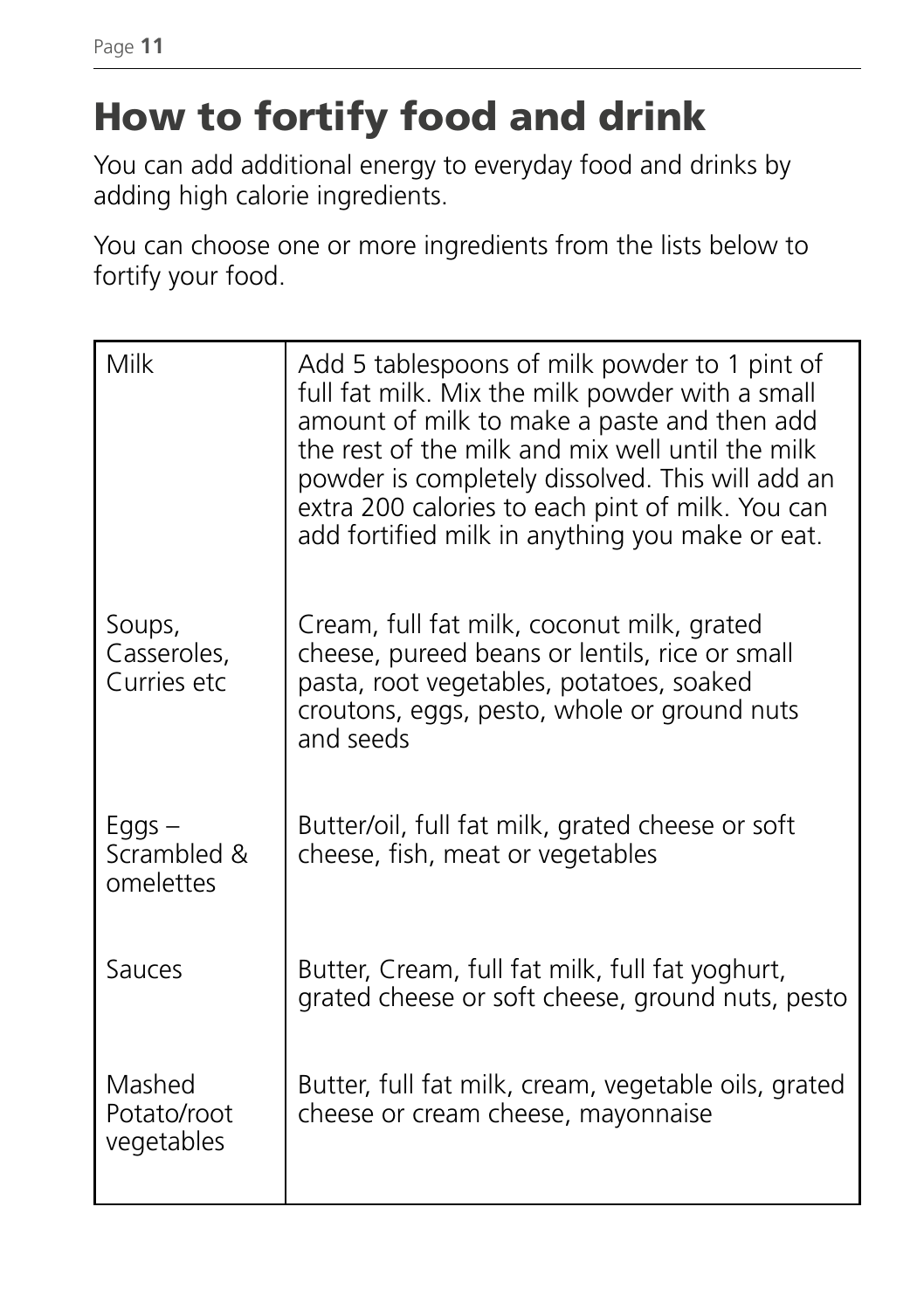| Vegetables                  | Butter/vegetable oils, grated cheese,<br>mayonnaise/salad cream, cheese sauce                                                                             |
|-----------------------------|-----------------------------------------------------------------------------------------------------------------------------------------------------------|
| Puddings                    | Custard, ice cream, cream, evaporated milk, full<br>fat yoghurts, coconut milk honey, sugar, syrup,<br>jam, ground nuts, chocolate spread or chocolate    |
| <b>Breakfast</b><br>cereals | Full fat milk or fortified milk, full fat yoghurt,<br>cream, coconut milk, syrup, sugar, honey,<br>pureed fruit, bananas, whole or ground nuts &<br>seeds |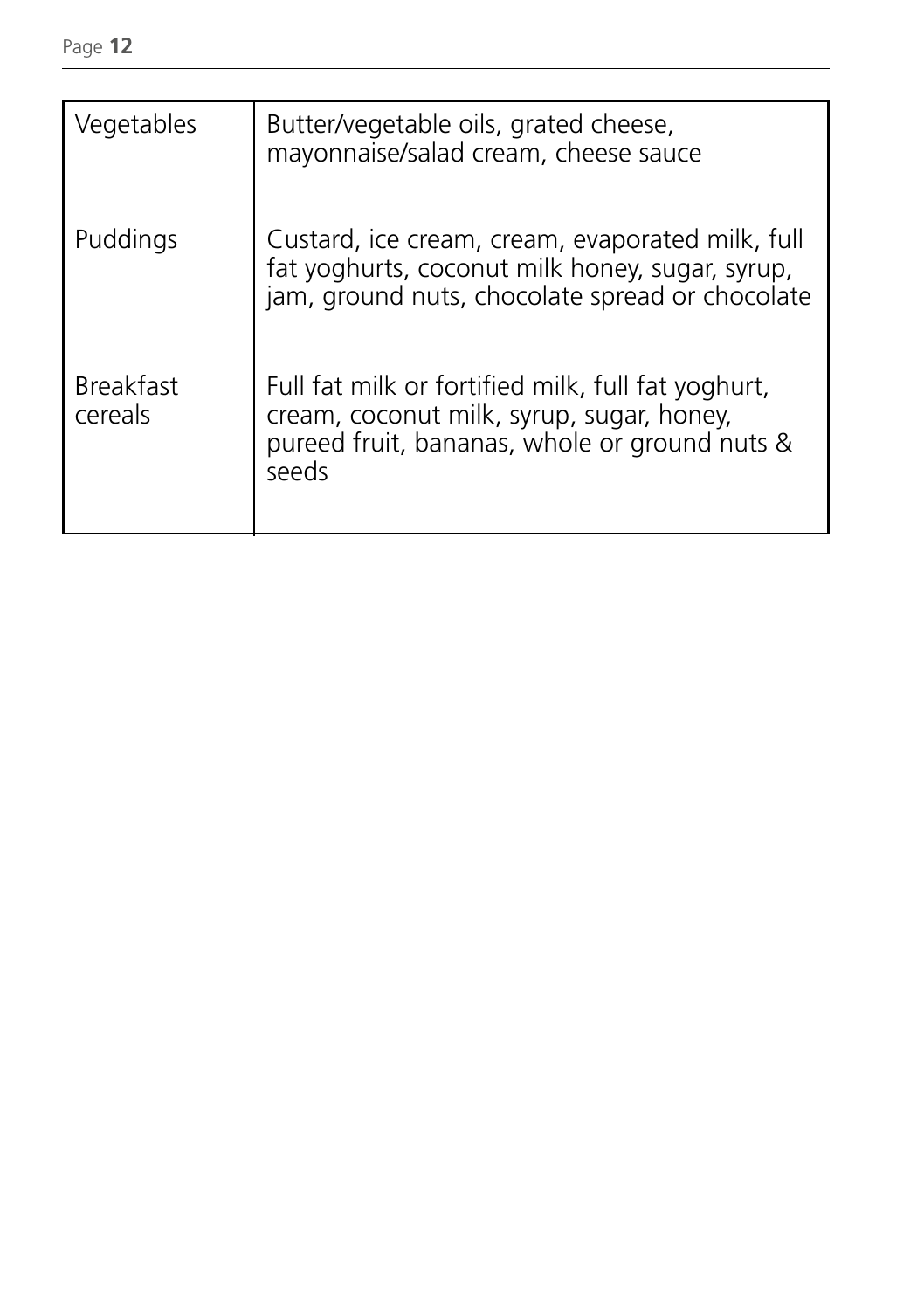# Home-made high energy and protein drinks

You can make up nourishing drinks using the following ingredients and you can choose the ingredients or flavours you prefer. It is a good idea to choose at least 1 or 2 ingredients from each section below to make up a smoothie. As side effects from treatment can change weekly as you go through treatment you may need to adapt the ingredients you choose according to tolerance. There are also lots of high energy and protein milkshakes/smoothies that are readily available in all supermarkets as well.

| Liquid<br>Cow's milk or<br>dairy free milk<br>Fruit or vegetable<br>juice | <b>Protein and</b><br>calorie foods<br>• Yoghurt or dairy<br>free yoghurt<br>Cream<br>• Crème fraiche<br>Cream cheese<br>Evaporated milk<br>Ice cream<br>• Silken tofu<br>• Smooth peanut<br>butter/peanut<br>powder<br>• Soaked nuts in<br>milk or water<br>overnight<br>• Soaked oats<br>overnight in milk<br>or water<br>Milk powder<br>Protein powders | <b>Calories and</b><br>flavour<br>• Avocado<br>• Fruit – fresh,<br>tinned or frozen<br>• Bananas<br>• Vegetables<br>• Green leafy<br>vegetables<br>• Chocolate or<br>chocolate spread |
|---------------------------------------------------------------------------|------------------------------------------------------------------------------------------------------------------------------------------------------------------------------------------------------------------------------------------------------------------------------------------------------------------------------------------------------------|---------------------------------------------------------------------------------------------------------------------------------------------------------------------------------------|
|---------------------------------------------------------------------------|------------------------------------------------------------------------------------------------------------------------------------------------------------------------------------------------------------------------------------------------------------------------------------------------------------------------------------------------------------|---------------------------------------------------------------------------------------------------------------------------------------------------------------------------------------|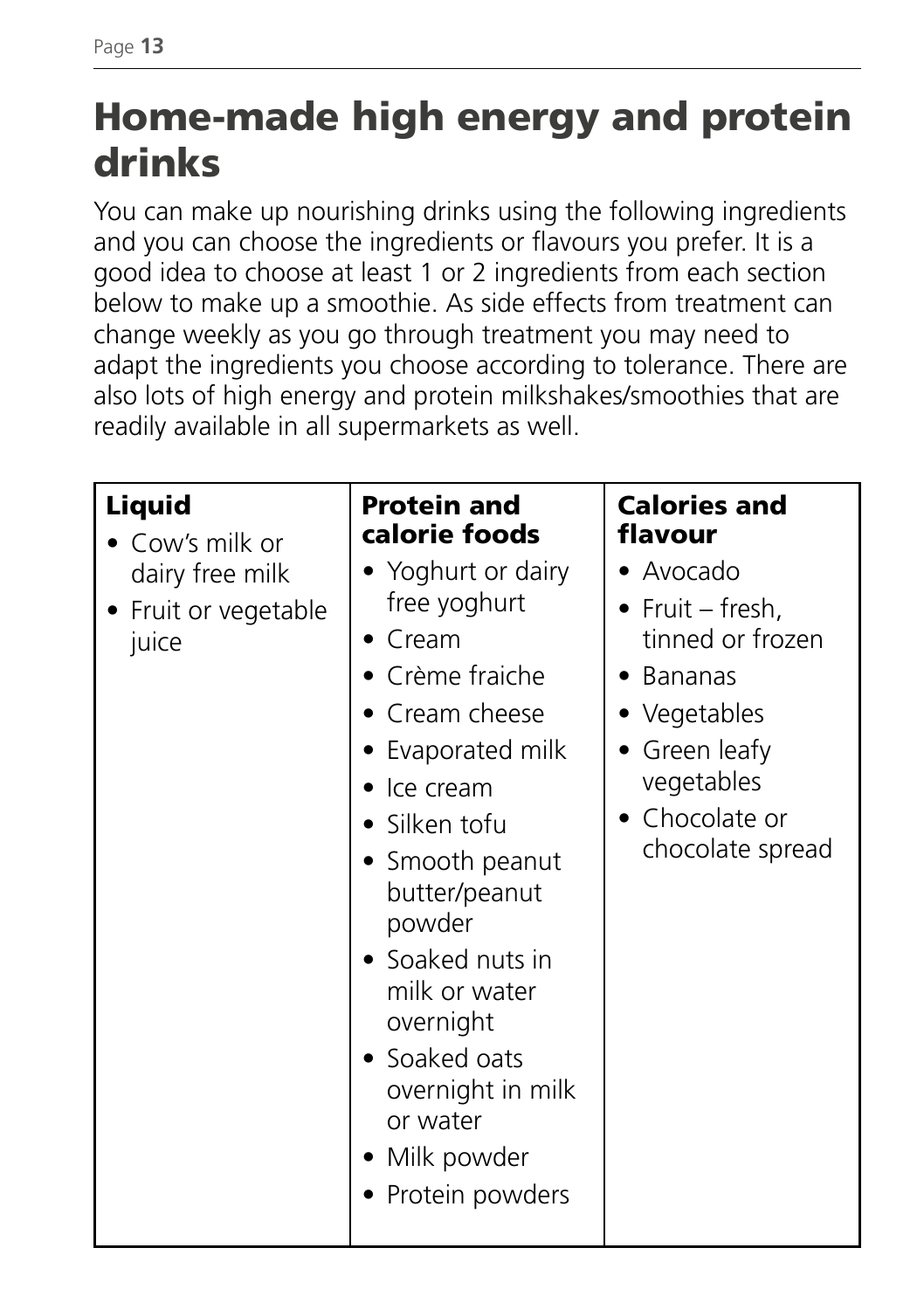### Nutritional supplement drinks

Your team may suggest supplementing your food intake with specialised high energy and protein drinks which are fortified with vitamins and minerals. These are available to buy or they can be given on prescription. These can be used to supplement for food intake or in place of your meals and your Dietitian will advise you on dosage and how long you may need to use them for.

#### Adapting your diet when your mouth and throat is sore and dry

You may need if adapt your meals when soreness and dryness on chewing and swallowing make eating more challenging. Spicy, acidic, hard and crispy foods may make soreness worse. Dry, crumbly and sticky foods may be difficult to eat when dryness is a problem. You may need to temporarily avoid these types of foods and flavours. Choosing softer options, adding extra sauces to meals and taking extra sips of water with meals will help with dry mouth and throat. As your symptoms settle you should be able to reintroduce these foods but in the medium to long term you may finds certain acidic and spicy flavours may always be uncomfortable and you may need softer options and/or extra liquids with meals. Here are some ideas on how you can make some alternative choices that may make it easier.

| <b>Breakfasts</b> | • Breakfast cereal soaked in milk<br>• Smooth bland cereals in extra milk such as<br>porridge, ready brek™ or weetabix™<br>• Adding extra milk, cream, yoghurt to cereals<br>as you eat to give extra liquid<br>• Eggs - soft boiled, poached, scrambled with<br>extra milk, omelettes<br>• Skinless sausages<br>• Full fat yoghurt with soft fruit or fruit pureed<br>• Smoothies |
|-------------------|------------------------------------------------------------------------------------------------------------------------------------------------------------------------------------------------------------------------------------------------------------------------------------------------------------------------------------------------------------------------------------|
|                   |                                                                                                                                                                                                                                                                                                                                                                                    |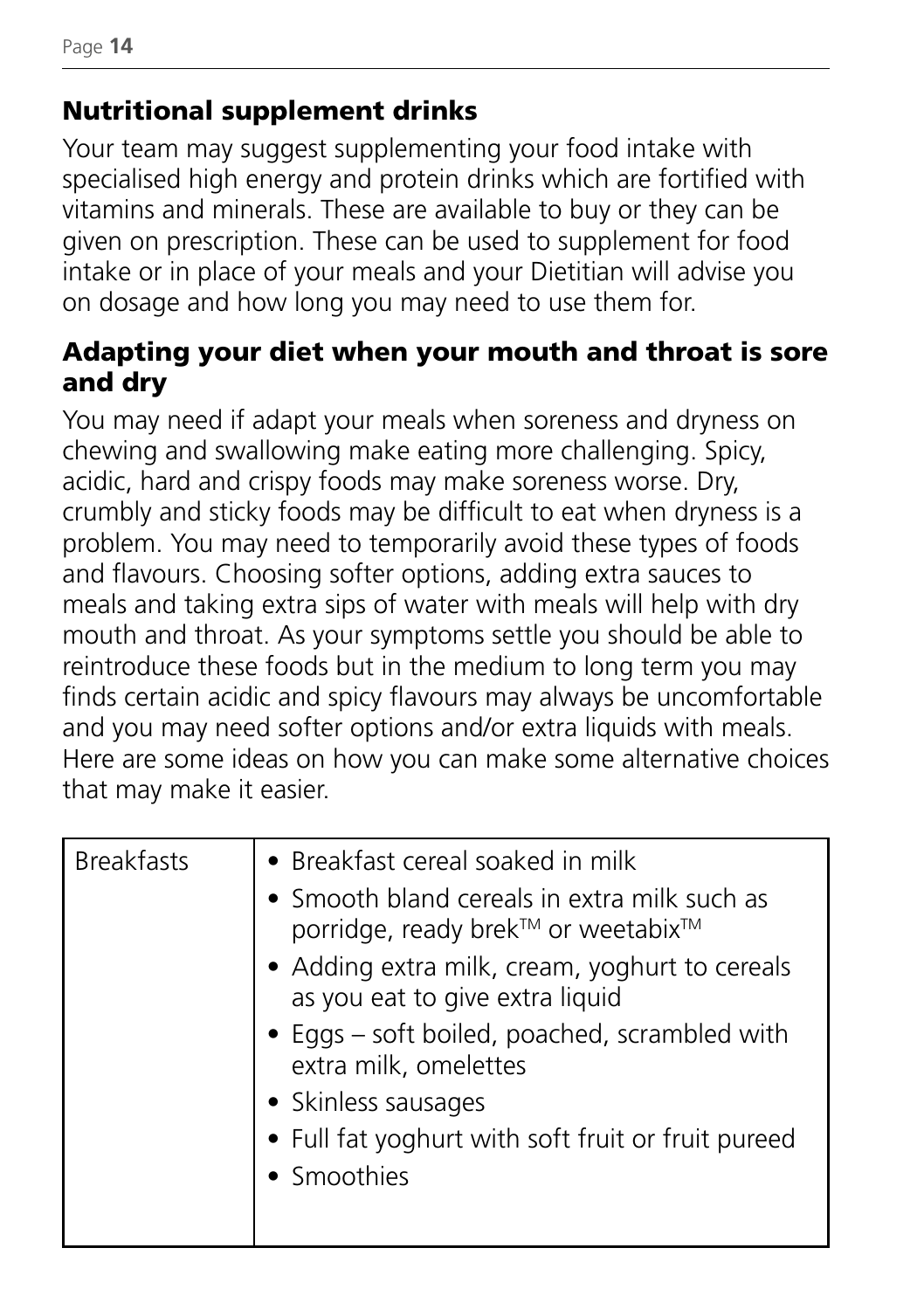| Lunch or<br>Evening meal<br>ideas | • Soups with soft lumps or blended with soaked<br>crustless bread<br>• Eggs – soft boiled, poached, scrambled,<br>omelette on soft crustless toast<br>• Baked beans or tinned spaghetti on soft<br>crustless toast<br>• Souffles<br>• Baked potato with butter and cheese or tuna<br>mayonnaise or egg mayonnaise<br>• Shepherds or Cottage pie<br>• Minced meat with gravy<br>• Faggots with gravy and mashed potato<br>· Slow cooked casseroles with smaller pieces of<br>meat and vegetables or lentils<br>• Cauliflower cheese<br>• Macaroni cheese<br>• Ratatouille<br>• Pasta with sauce<br><b>Protein foods</b><br>• Leg or thigh meat can be less dry than breast<br>meat<br>• Mince meat<br>• Skinless sausages<br>• Boneless fish<br>• Meat substitutes like quorn <sup>™</sup> can be softer<br>and easier<br>• Tofu - silken or firm<br>• Beans, lentils and pulses<br>• Dips e.g. hummus<br>• Pesto<br>• Eggs any way e.g. poached, boiled, scrambled,<br>omelette, souffle, quiche |
|-----------------------------------|--------------------------------------------------------------------------------------------------------------------------------------------------------------------------------------------------------------------------------------------------------------------------------------------------------------------------------------------------------------------------------------------------------------------------------------------------------------------------------------------------------------------------------------------------------------------------------------------------------------------------------------------------------------------------------------------------------------------------------------------------------------------------------------------------------------------------------------------------------------------------------------------------------------------------------------------------------------------------------------------------|
|                                   |                                                                                                                                                                                                                                                                                                                                                                                                                                                                                                                                                                                                                                                                                                                                                                                                                                                                                                                                                                                                  |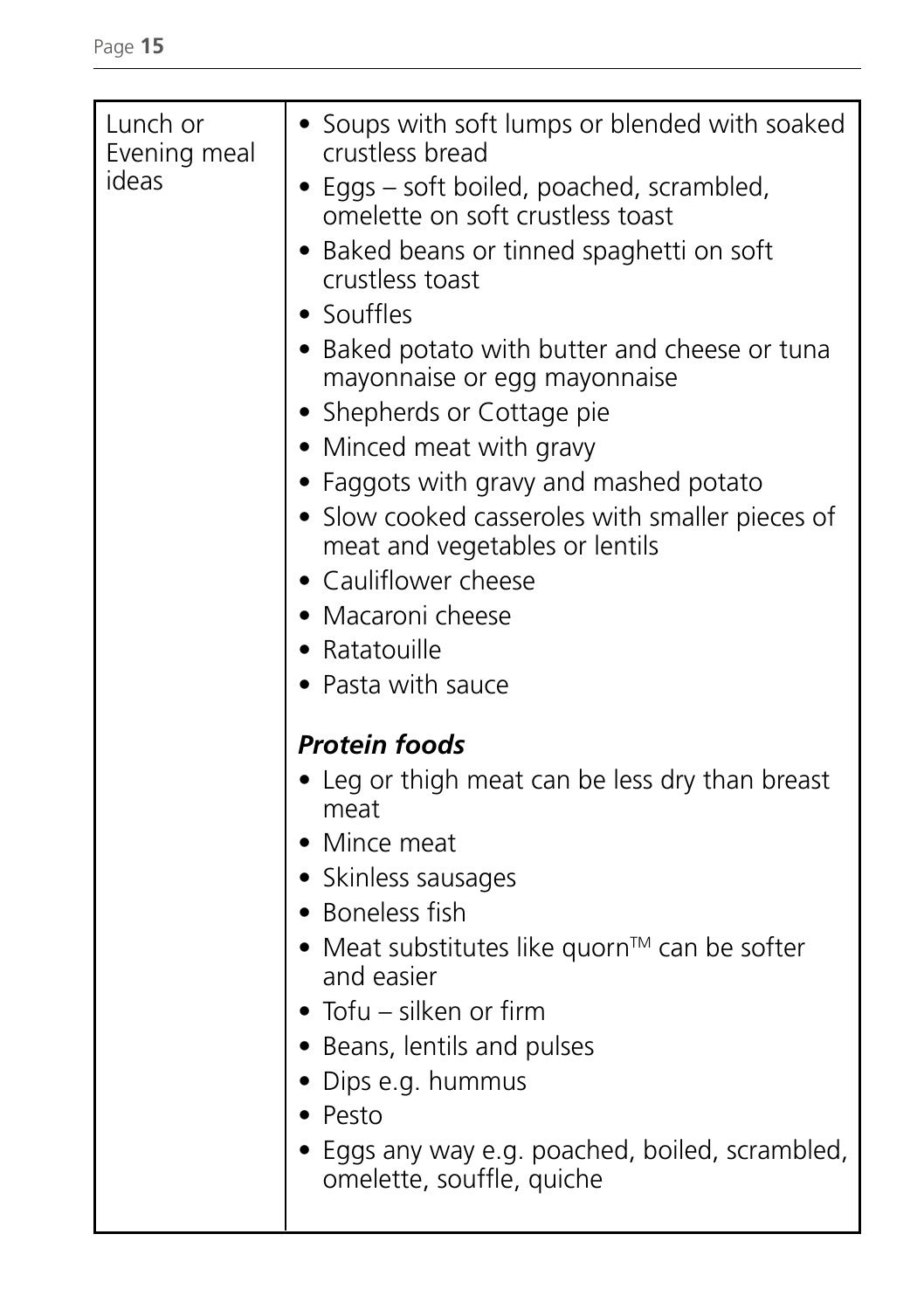| Lunch or<br>Evening meal | <b>Starchy foods</b><br>• Pasta cooked a little longer to make it softer                                                                                                                             |
|--------------------------|------------------------------------------------------------------------------------------------------------------------------------------------------------------------------------------------------|
| ideas<br>(continued)     | or smaller shape pasta e.g. minestrone pasta<br>or orzo                                                                                                                                              |
|                          | • Noodles                                                                                                                                                                                            |
|                          | • Mashed potato with extra butter, milk or<br>cream. Adding other roots vegetable to mash<br>such as carrots, sweet potato, swede, squash<br>or cauliflower can sometimes make mash<br>easier to eat |
|                          | • Well cooked rice or risotto with extra liquid or<br>cream                                                                                                                                          |
|                          | • Waxy potatoes such as new potatoes can<br>some be easier to manage than floury<br>potatoes (e.g. Maris Piper or King Edward)                                                                       |
|                          | • Light toasted bread may be easier than fresh<br>bread                                                                                                                                              |
|                          | • Sandwiches dipped in soup                                                                                                                                                                          |
|                          | <b>Vegetables</b>                                                                                                                                                                                    |
|                          | • Peel vegetables where you can                                                                                                                                                                      |
|                          | • Cook vegetables for longer until soft and<br>mashable                                                                                                                                              |
|                          | • Using salad dressings/creams, mayonnaise,<br>cheese sauce, butter or vegetable-based oils<br>to make vegetables easier to swallow                                                                  |
|                          | • Tomato based sauces/dishes may be too<br>acidic and sore to eat so you may need to<br>temporarily avoid tomatoes                                                                                   |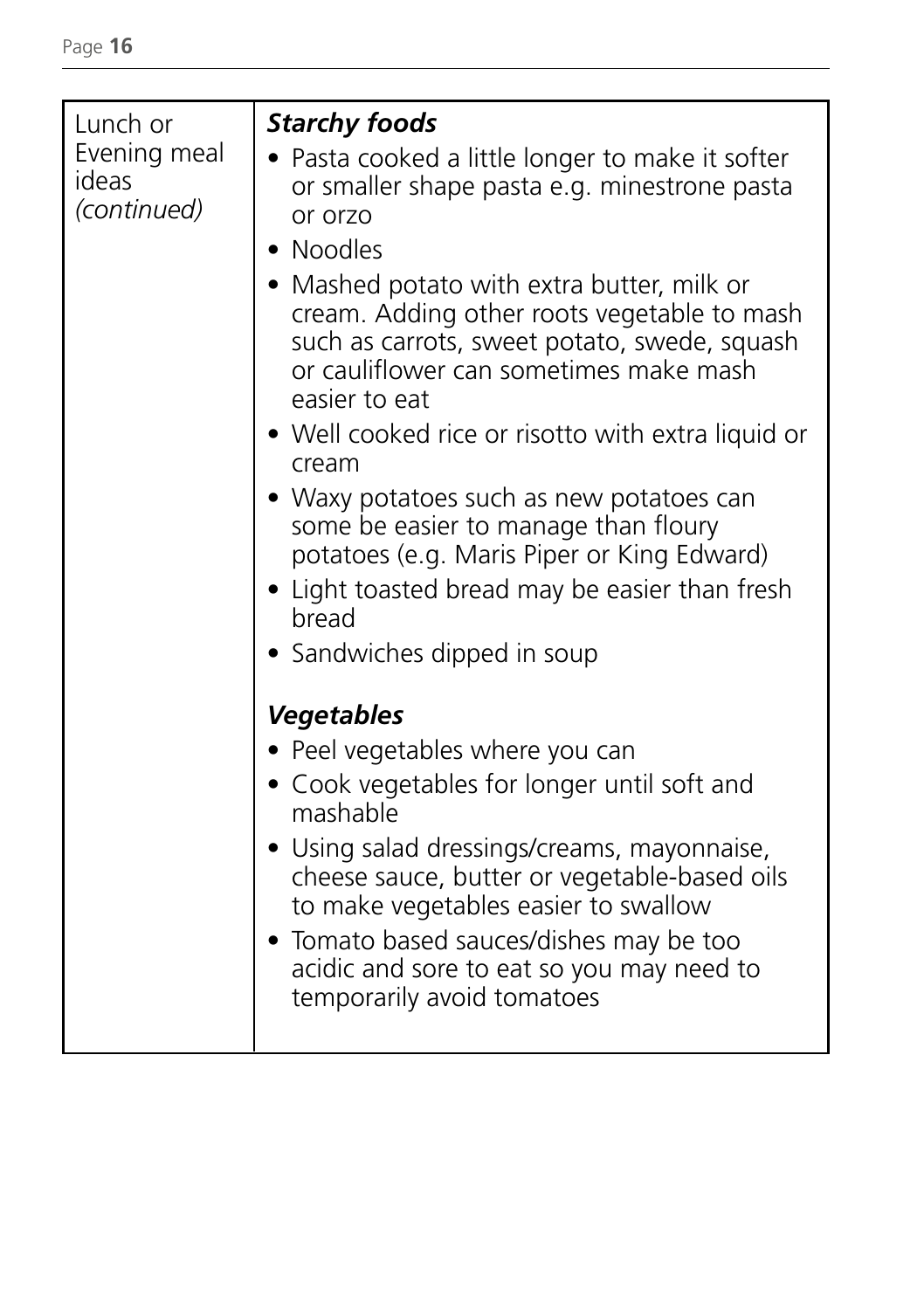| • Adding cream, ice cream, custard or<br>evaporated milk to soft fruit may make it<br>easier to manage<br>• Mashed avocado | Fruit | • Most fruit can be difficult to manage when<br>your mouth is sore, and bananas can also<br>make the stinging worse. These options may<br>be easier:<br>• Soft fruit without the skin<br>• Tinned fruit in syrup such as tinned peaches,<br>pears, mango may feel a little less acidic<br>• Soaked dried fruit |
|----------------------------------------------------------------------------------------------------------------------------|-------|----------------------------------------------------------------------------------------------------------------------------------------------------------------------------------------------------------------------------------------------------------------------------------------------------------------|
|----------------------------------------------------------------------------------------------------------------------------|-------|----------------------------------------------------------------------------------------------------------------------------------------------------------------------------------------------------------------------------------------------------------------------------------------------------------------|

| Desserts | • Rice pudding, Tapioca, Semolina                                                            |
|----------|----------------------------------------------------------------------------------------------|
|          | $\bullet$ Custard                                                                            |
|          | $\bullet$ Egg custard                                                                        |
|          | • Sponge cake or tinned or stewed fruit with<br>cream, evaporated milk, ice cream or custard |
|          | • Mousse or instant whip                                                                     |
|          | • Crème caramel                                                                              |
|          | $\bullet$ Ice cream                                                                          |
|          | • Trifle                                                                                     |
|          | $\bullet$ Jelly                                                                              |
|          | • Yoghurt with honey                                                                         |
|          | • Bread and butter pudding with custard or                                                   |
|          | cream                                                                                        |
|          | Tiramisu                                                                                     |
|          |                                                                                              |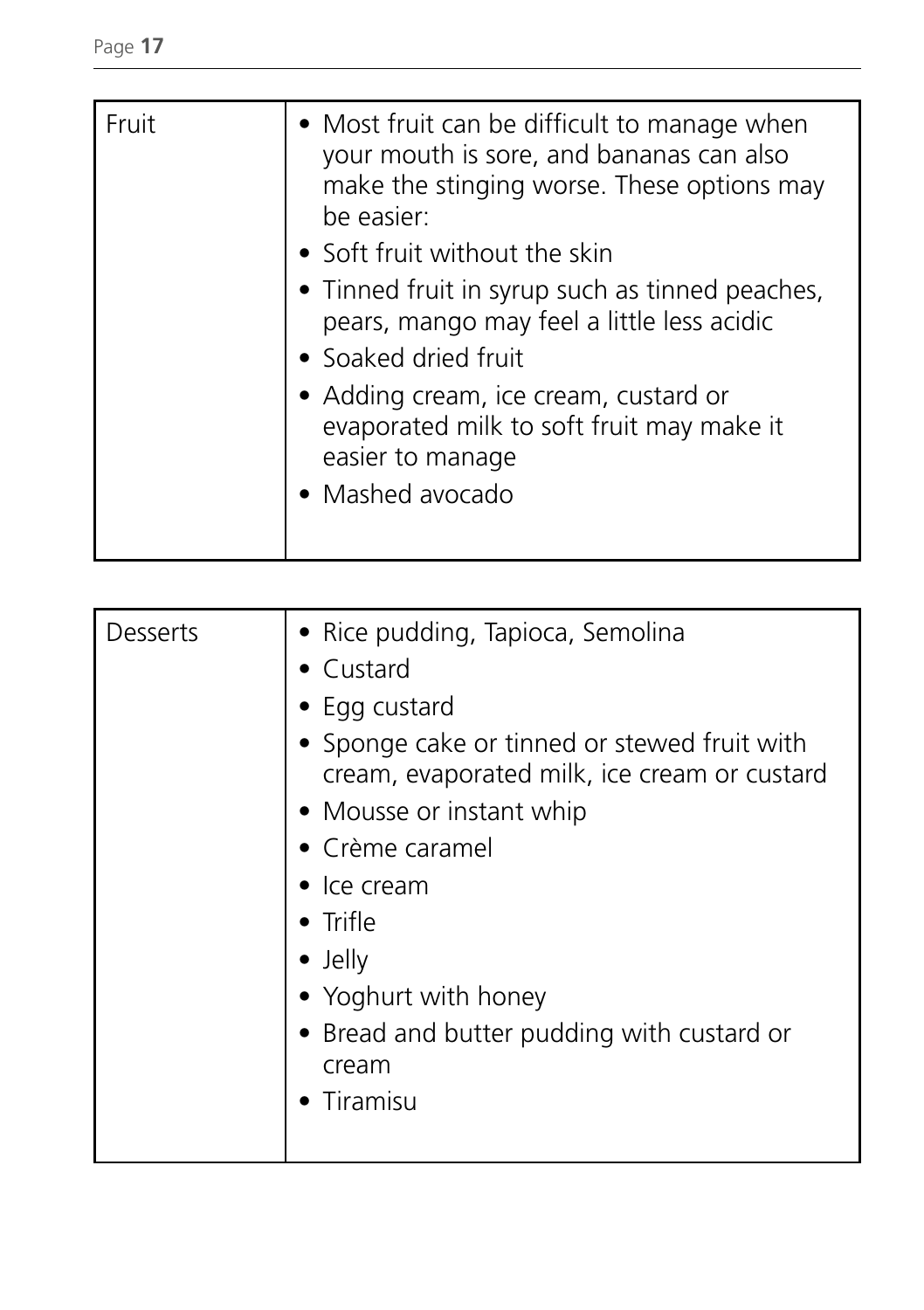# Taste changes

Radiotherapy can affect your taste and people can experience taste changes in different ways. You may not be able to taste a particular flavour such as sweet or salty or they may appear stronger than normal or you may lose your sense of taste altogether. Sometimes food and drink may taste metallic.

- Go along with food cravings and try to enjoy the foods you can taste
- Cold foods may be more palatable than warm foods
- Experiment as much as possible with different foods and flavours
- Retry foods you previously did not enjoy or taste
- Try stronger tasting foods
- Sometime plastic cutlery can help reduce the intensity of metallic taste changes
- Continue with dental hygiene and mouthwashes as recommended

As radiotherapy side effects settle your taste should start to improve but sometimes it may take several months for your taste to improve.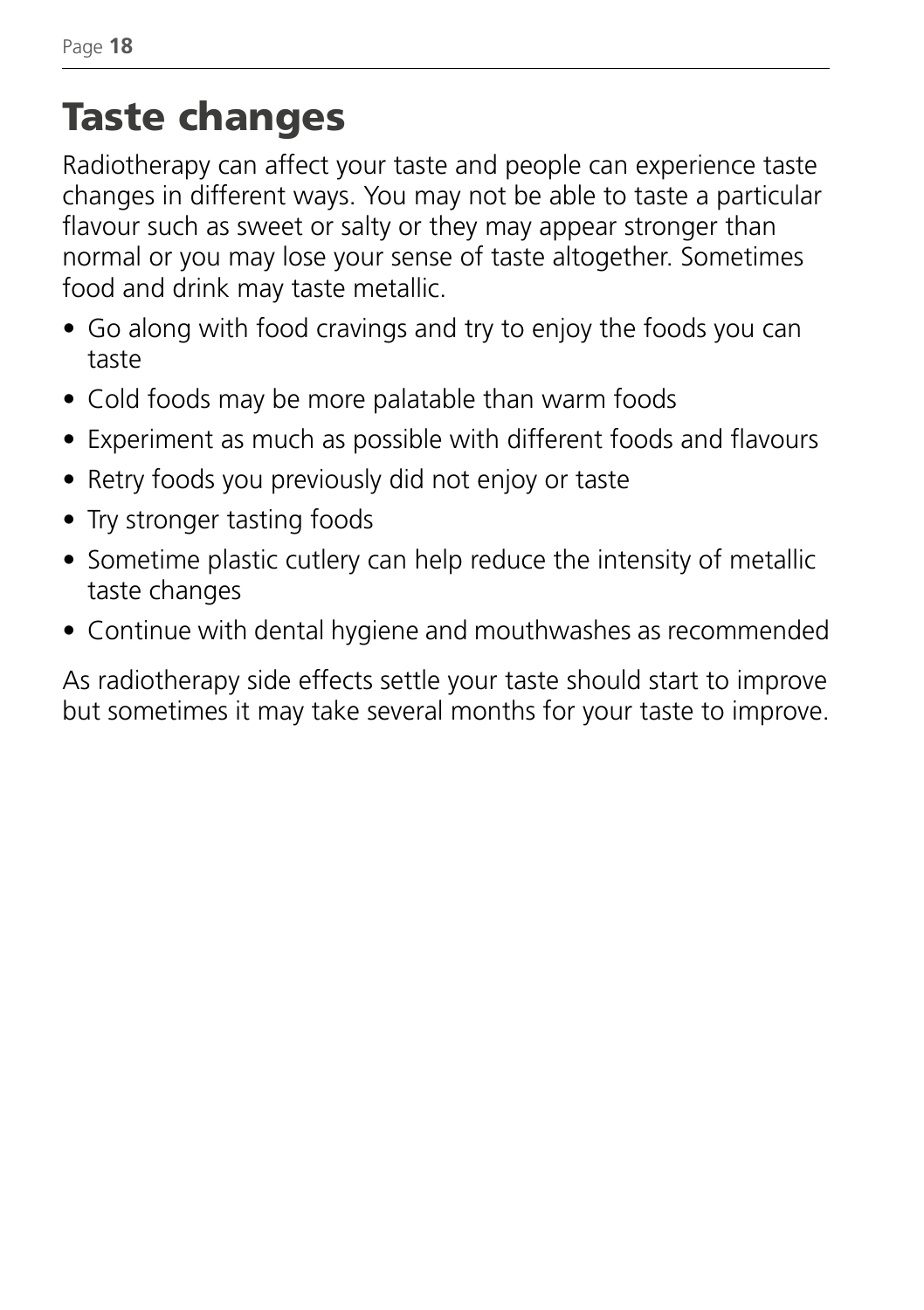### Nausea (feeling sick)

If you suffer with nausea, we can give you anti-sickness tablets to take before each treatment. It is important to continue to eat and drink; try eating small meals more frequently. If you continue to feel sick, or you are vomiting (being sick) despite taking anti-sickness medication, then tell the radiotherapy review team.

### **Tiredness**

You may feel tired, especially toward the end of treatment. Listen to your body and, if necessary, allow yourself extra time to rest and sleep. While your energy levels are low you may want to avoid strenuous activities and do only what you feel is manageable. You may need to consider reducing or stopping your work commitments for a short period of time. Your oncologist may be able to give you a sick note, if needed. Tiredness can take several months to improve, and may last for up to a year after the treatment ends.

Feeling too tired to eat and drink is also very common. It may help to make meals in bulk and freeze into individual portions. Take a portion from the freezer the day before you want to eat it and place it in the fridge. Reheat until piping hot and then cool to room temperature before eating, if you suffer with soreness when eating.

Some supermarkets sell frozen or fresh pre-prepared individual portions of vegetables, such as mashed potatoes, spinach, and mixed vegetables. Try buying fresh or packet sauces and add these to meals to help moisten them, if you have a dry mouth. Readymade desserts, high calorie smoothies, ready meals, tinned soup, packet sauces, malted drinks (e.g. Ovaltine™, Horlicks™), tinned milk puddings (e.g. custard, creamed rice, semolina or tapioca), and cereals (e.g. Ready Brek™, Weetabix™, Oats so Simple™) are some store cupboard ideas that may be helpful.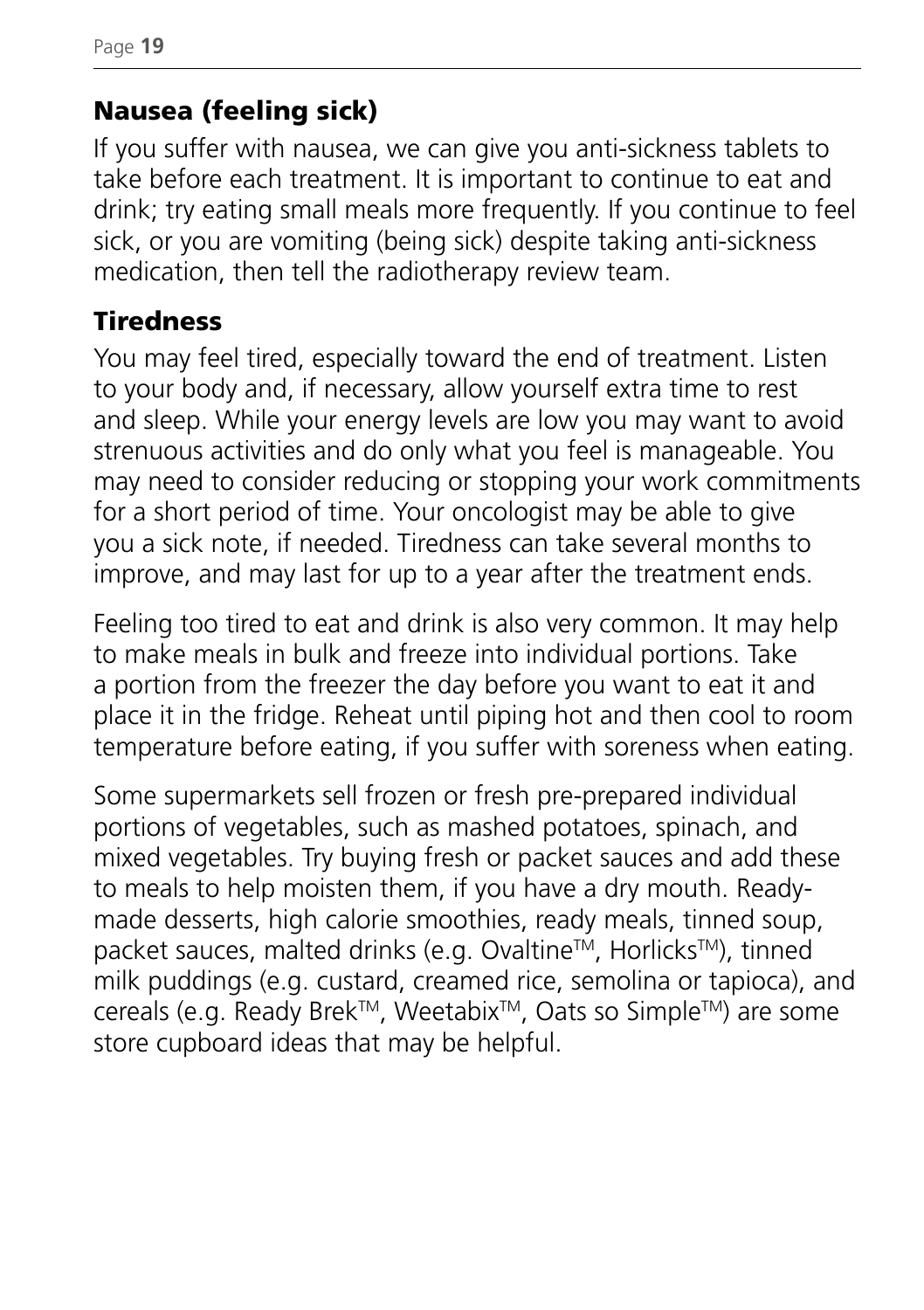### Low mood

Having periods of low mood during and after your treatment is common. If you have any concerns or worries, please speak to a member of your medical team. The Maggie's Centre at the Churchill site can also provide free practical, emotional and social support for you, your family and friends. There is no need to make an appointment, drop in Monday to Friday between 9.00 am and 5.00pm. Their contact details can be found at the end of this leaflet.

### Speaking

If the treatment has included your voice box, you may find that you lose your voice. Try to use your voice gently and quietly (but avoid whispering as this can strain the voice further). It might be helpful to carry a paper and pen with you so you can write messages rather than speak, if needed. Your voice will gradually return and you may be referred to the speech and language therapist for advice. **Please ask for the leaflet about voice care during radiotherapy to the larynx (voice box)**. If you notice that your breathing becomes noisy, please tell your care team or call the triage service (contact details can be found at the end of this leaflet).

If you have had a laryngectomy operation before starting radiotherapy, you can continue to use your voice valve if you have one, as long as you are able. If the skin becomes sore around the stoma you may find it difficult to use the valve. You will be given advice about managing your valve and stoma tube by the speech and language therapists, as you go through treatment.

### Difficulty opening your mouth

Radiotherapy and some operations carried out before starting radiotherapy treatment may cause tightening of the muscles that open your mouth, making your jaw tighter and more difficult to open. This is called trismus. It is important that you practice the exercises that the speech and language therapists have given to you regularly throughout the day. It may be more comfortable to do these exercises after taking your painkillers. **Please ask for the leaflet about trismus** if you have not been shown how to do these exercises.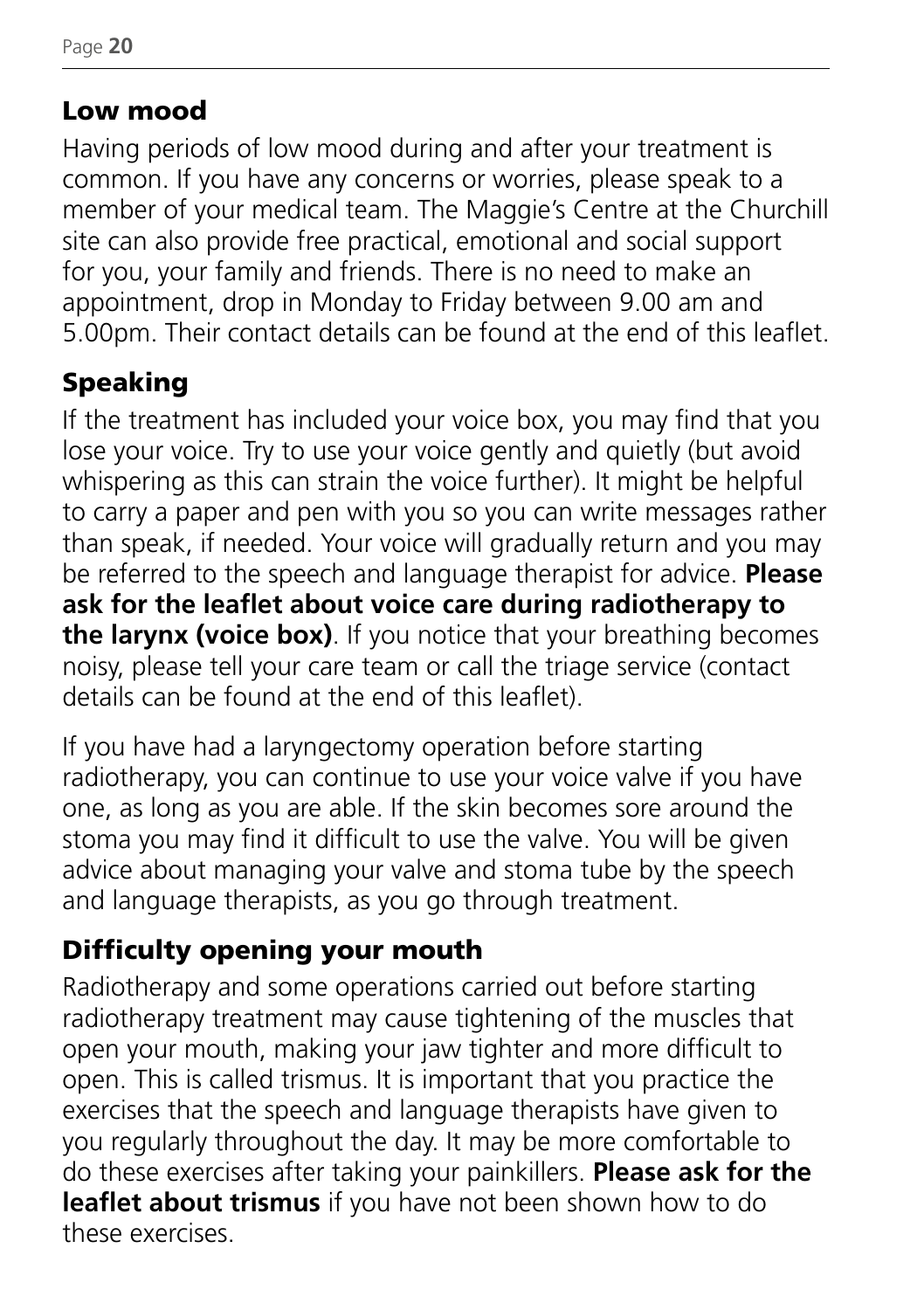Page **21**

#### Important advice during treatment

Smoking while you are having treatment can cause the side effects to develop earlier, possibly be worse than usual and be harder for you to cope with. We strongly recommend that you try to give up smoking before starting radiotherapy. We know this is often difficult and we can help you contact services who can advise and support you – please talk to your treatment team or family doctor.

Alcohol can also make the side effects of radiotherapy worse. We recommend that you don't drink alcohol during your course of radiotherapy. If you have any questions about this please speak with your treatment team or family doctor.

It is very important that you come for all your treatment appointments. Any missed treatments have the potential to reduce the success of the radiotherapy. If for any reason you are unable to come for treatment, please inform us at the earliest opportunity. We may be able to make suggestions so that you can still come or will arrange for you to make up for the missing treatment.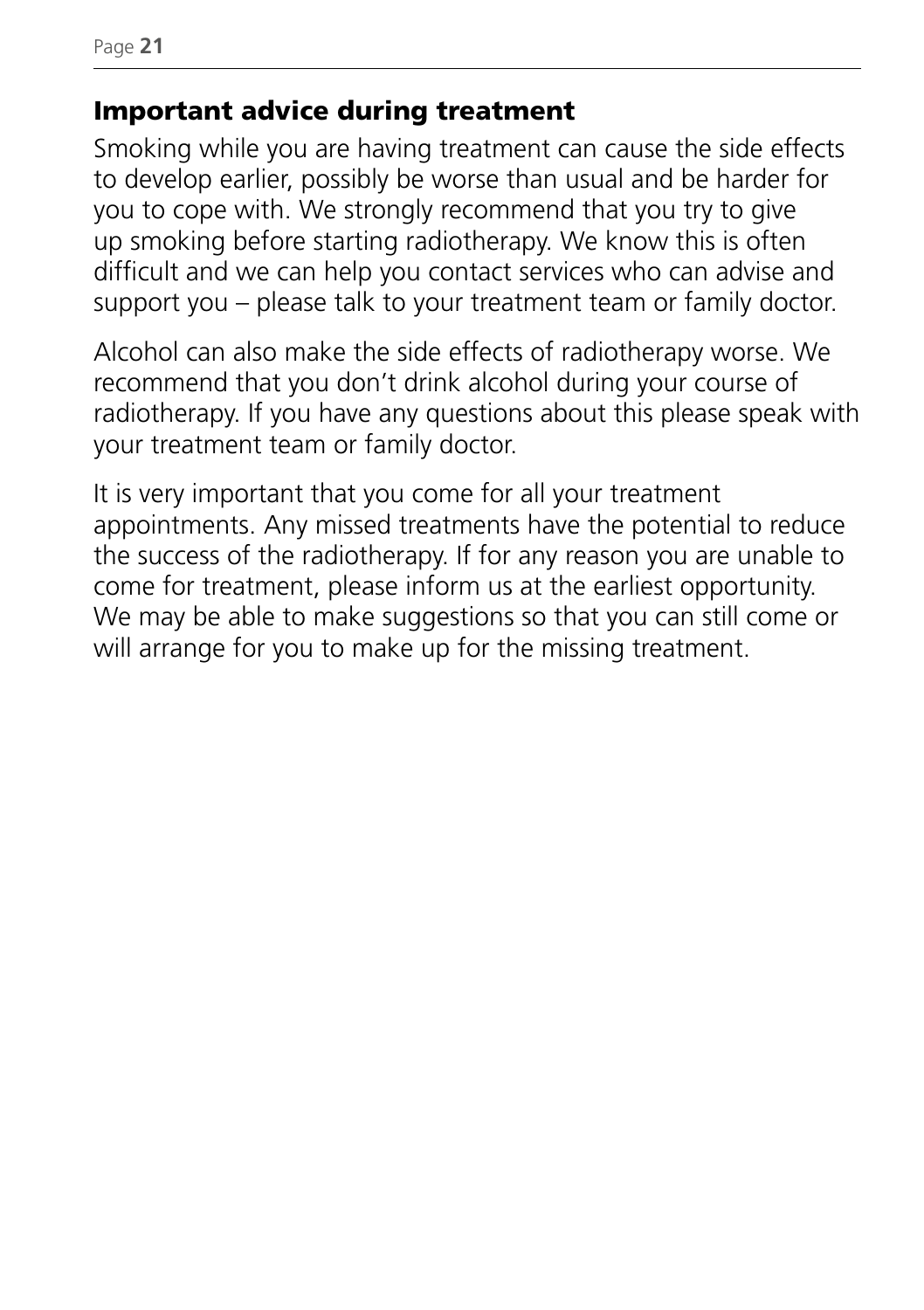# Possible long term side effects

Long term side effects can occur many months to years after radiotherapy has finished. These are called 'late effects' and are hard to predict. Unfortunately, if they do occur they can be permanent. We plan the treatment to avoid the surrounding areas around the tumour as much as possible, to reduce these side effects.

### Swallowing and taste

As you recover from the side effects of radiotherapy treatment, eating, drinking and talking should gradually become easier. Everybody is different and the length of time it takes can depend on where you had your radiotherapy treatment, the severity of radiotherapy side effects, how easily you could swallow before radiotherapy and whether you were able to continue swallowing during treatment. There may be a small chance that your swallowing may not recover completely and you might need a long term feeding tube. The speech and language therapists and dietitians will aim to help you work on swallowing as much as possible after treatment.

Your taste can take several months to recover and some foods may not taste the same as you remember them. It is important to retry foods regularly and perhaps try foods that you disliked before treatment. Swallowing may also be different after treatment and may not completely recover back to "normal". You may find that you need to eat softer foods with extra sauce or gravy, particularly if you suffer with a dry mouth and throat.

### Mouth and dental problems

Following your treatment you may be advised to see a dental therapist. Teeth that needed to be removed before treatment may be replaced over a series of visits with the consultant of restorative dentistry. As saliva normally protects your teeth from dental decay and your mouth from infections, it is important that you take extra care to keep your mouth clean.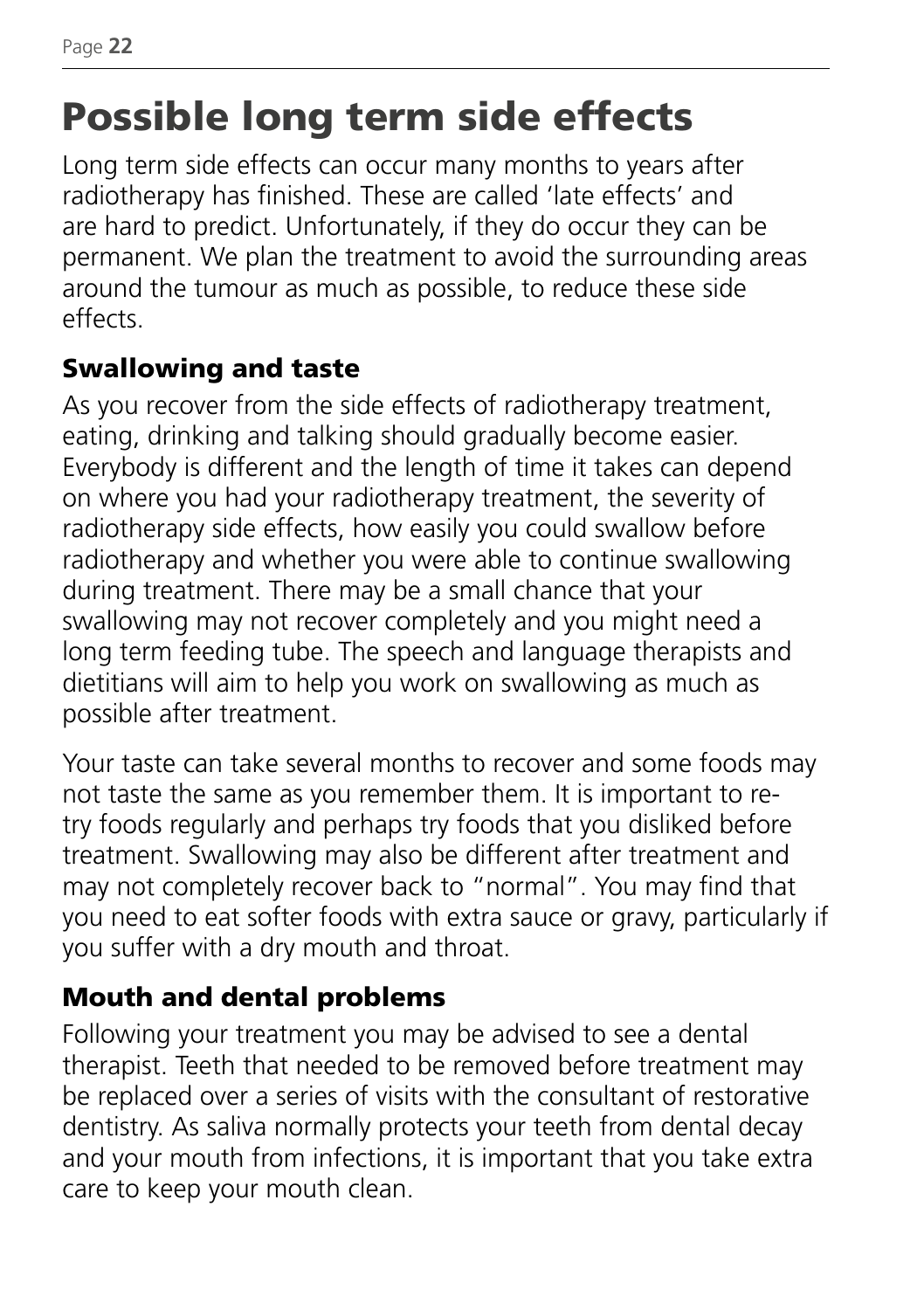It may continue to be sore and it may take a long time for your tongue and the lining of your mouth to heal. Your mouth may become more difficult to open over the months after treatment. You may need to be reviewed and given a long term exercise programme from speech and language therapy.

### A dry cough

A dry tickly cough can occur as the reaction to radiotherapy settles. This may be eased by sipping drinks. Some people find a simple cough medicine helps. The irritation caused by the radiotherapy should settle within a few weeks of completing your treatment. If you develop a persistent cough, contact your family doctor. If the cough happens when you eat or drink you should ask to see the speech and language therapist for a swallowing assessment

### Skin colour changes

Following treatment, the area of your skin that has been treated can remain darker (generally or in patches) or you may notice tiny blood vessels – this is rare.

### Tight neck and throat

Your neck and food pipe may continue to feel tight and may affect your swallowing. Your treatment team may refer you to the speech and language therapist for assessment and advice.

### Dry mouth and throat

Radiotherapy may cause you to have a permanently dry mouth as it can damage your salivary glands. You may find that using the products you used during treatment and modifying your diet (taking regular sips of water and choosing softer foods with extra sauce or gravy) is helpful in the long term.

### Speech and voice

As the side effects of treatment reduce, your speech and voice will become clearer. If you continue to find it difficult to speak words clearly and precisely, the speech and language therapist can give you further advice and exercises. If the treatment area has included your larynx (voice box), your voice may remain permanently weaker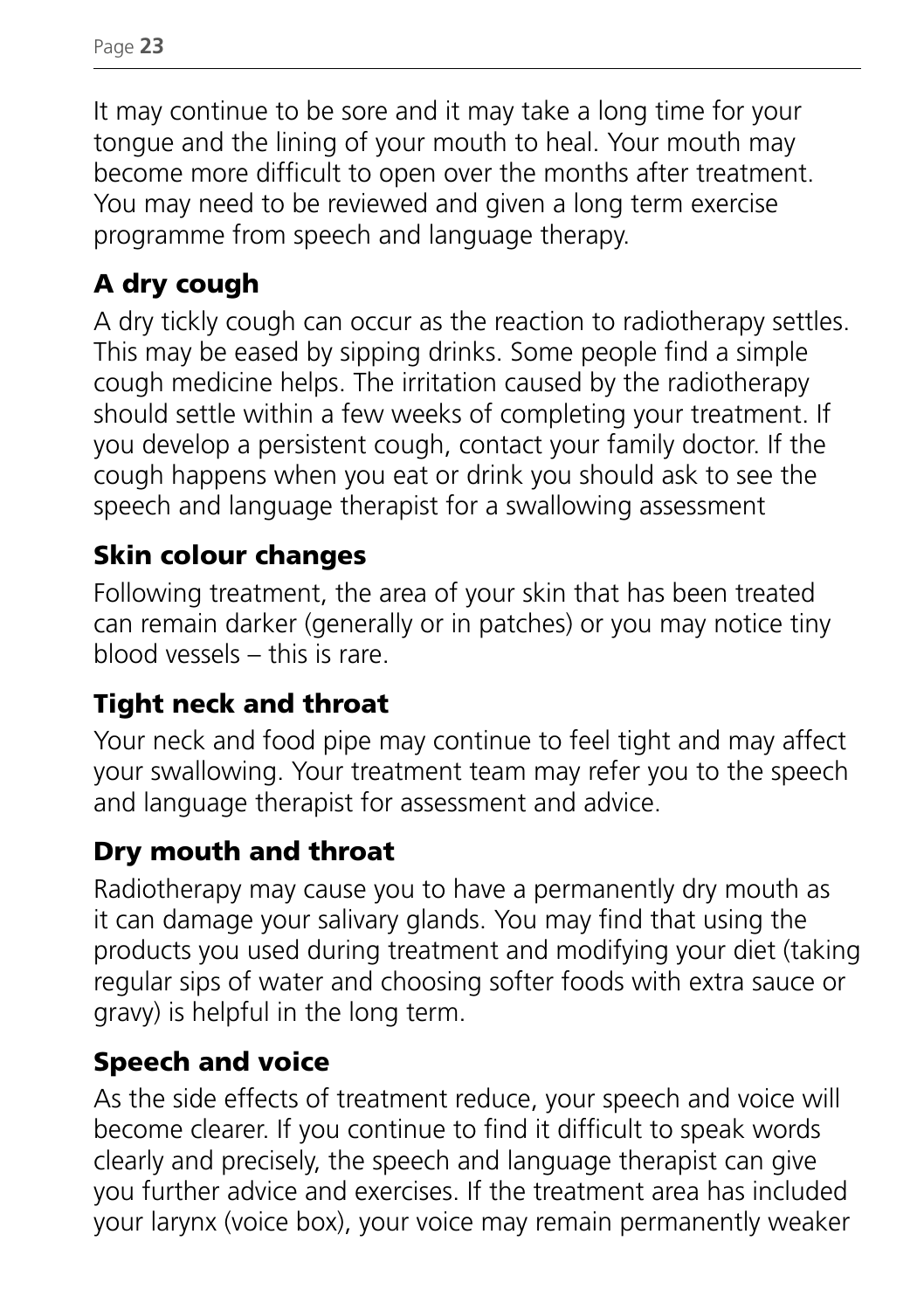or huskier. Please ask for the **caring for the voice after radiotherapy** leaflet for further advice.

If you have a laryngectomy and it became difficult to use your voice valve during treatment, you can now start to use this again, as your skin and stoma recover. Speech and language therapists will guide you through the equipment to get the best voice, and will change the valve when it leaks.

### Weight loss

It may be difficult to get back to your normal weight after treatment, even though you feel that you have re-gained your appetite and are able to eat good amounts. This is normal, but if you lose more weight after your treatment has finished it is important to tell the care team when you have your follow-up appointments.

### Lymphoedema

Lymphoedema is a build-up of lymph fluid that causes swelling in an area of the body. This may occur because the lymph drainage channels or lymph nodes are blocked or may have been removed if you had surgery. Not everyone who has treatment develops lymphoedema, but your doctor should discuss with you whether this is a possibility. They will refer you within the hospital or to a hospital in your local area to help manage this if necessary.

### Bones and cartilage

Radiotherapy can make the jaw bone brittle. It is important to discuss with your dentist that you have had radiotherapy treatment and if you need any future dental extractions, as there is a risk that your jaw bone may not heal well afterwards. The cartilage in your voice box can also be affected if this area has been treated. This is rare but may be more common if you smoke during treatment. Please let the doctors know of any changes in your mouth when you come for your follow-up appointments.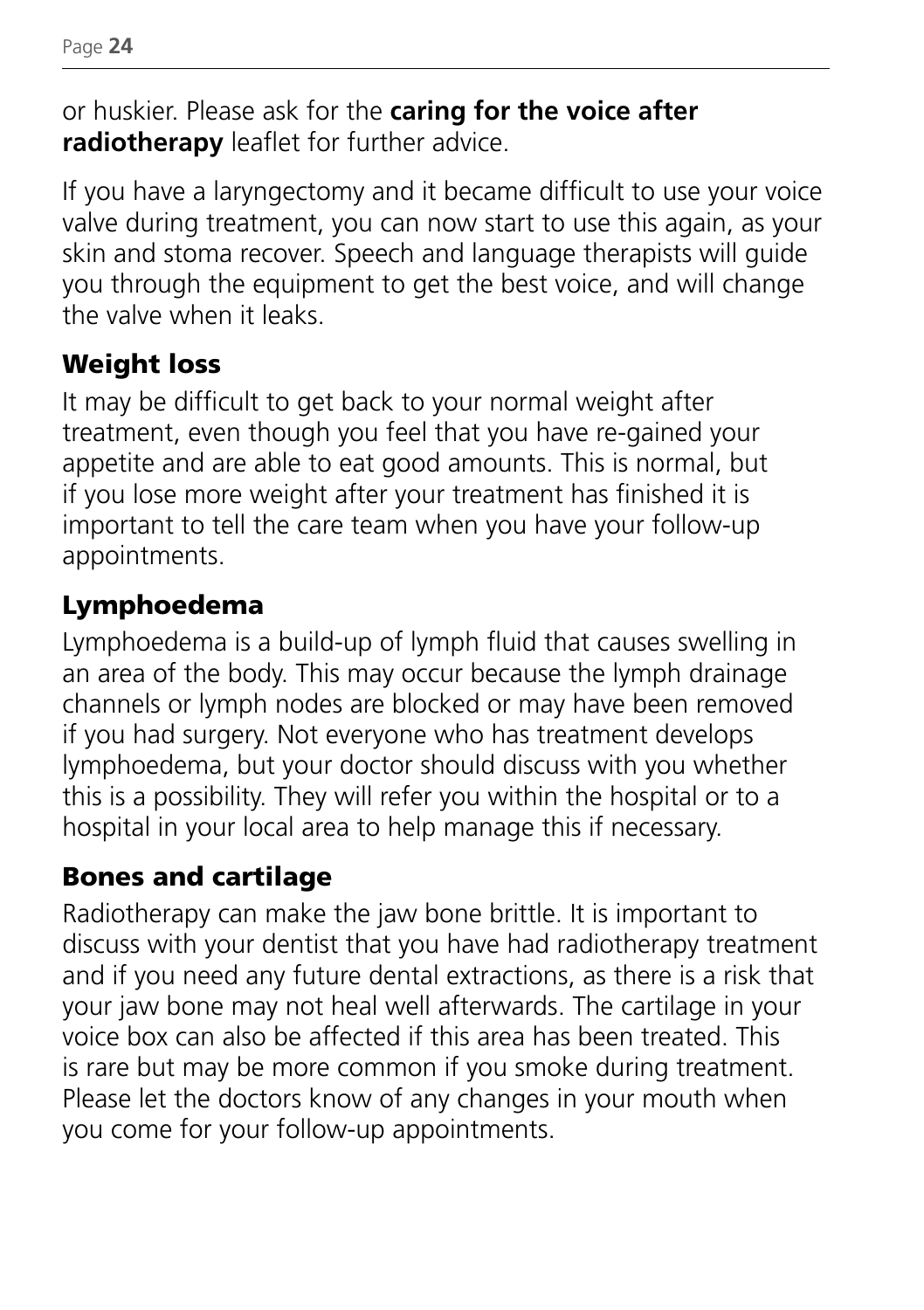### Hormones

If your treatment has included the thyroid gland in your neck or the pituitary gland at the back of your nose, it may affect hormone production. Hormone levels can be checked with a blood test and your doctors will discuss this with you if necessary.

# After treatment

You will be asked to return to the outpatient clinic to be seen by your oncology team. Radiotherapy takes time to work, so at this appointment your doctor will assess and discuss your progress and any continuing side effects with you and will plan future appointments.

Your oncologist will assess you every week until the side effects after radiotherapy are settled. Once they are happy with your progress, your appointments will be booked at Blenheim outpatient department, where you will see your ENT or Maxillo-facial surgeon for follow-up.

You may be anxious to know if the treatment has been effective. However, it is important to wait until all the inflammation caused by radiotherapy has settled before we carry out any scans. This may be approximately three months after the treatment has finished. Your oncologist will book the scan for you, when appropriate.

We do not recommend that you book a holiday for at least six weeks after the completion of your radiotherapy treatment, to make sure you feel well enough to enjoy it.

You may want to make some notes of the advice you have been given at your weekly reviews during treatment.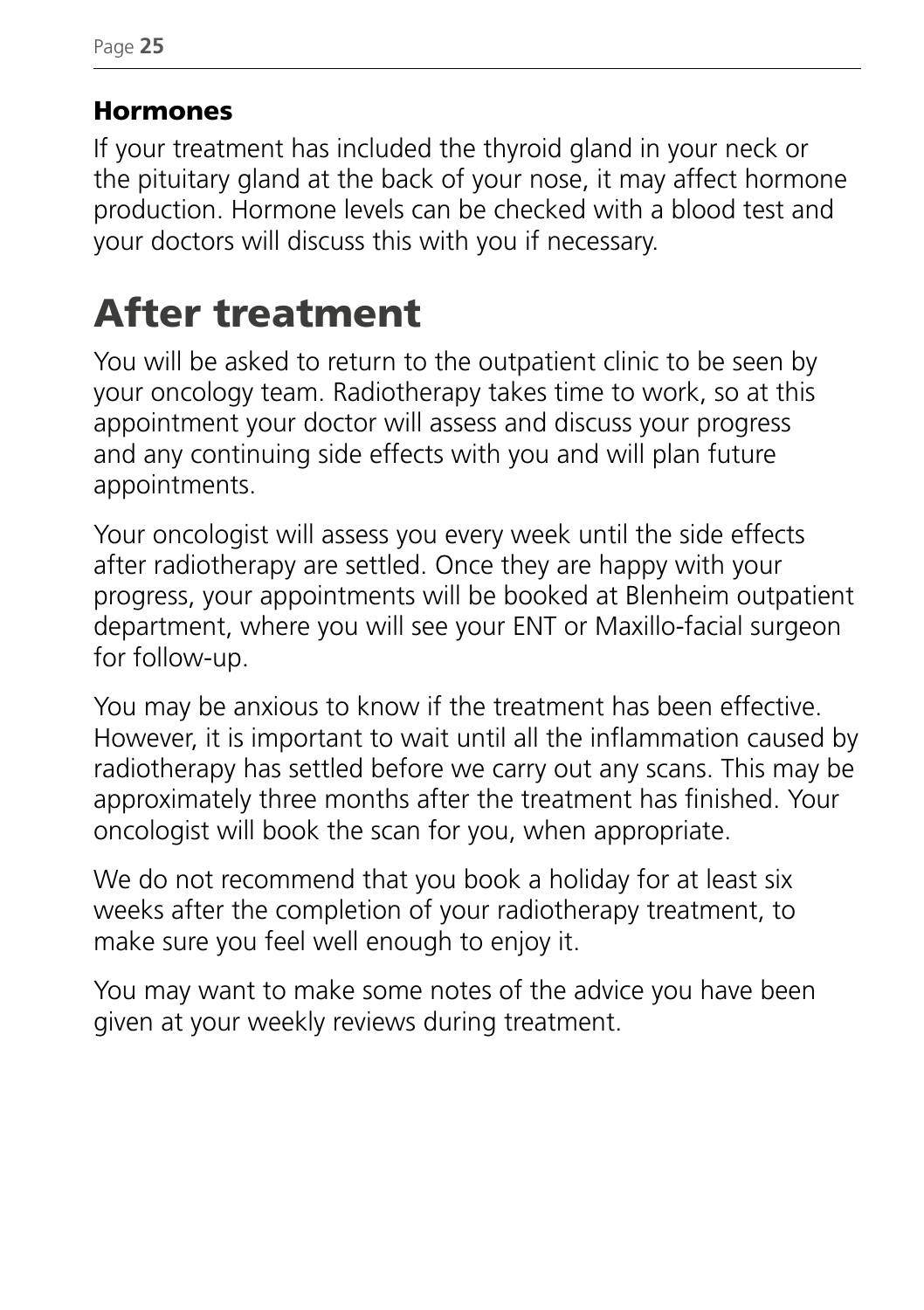| <b>Date</b> | <b>Medications</b> | <b>Nutrition and swallowing</b> |
|-------------|--------------------|---------------------------------|
|             |                    |                                 |
|             |                    |                                 |
|             |                    |                                 |
|             |                    |                                 |
|             |                    |                                 |
|             |                    |                                 |
|             |                    |                                 |
|             |                    |                                 |
|             |                    |                                 |
|             |                    |                                 |
|             |                    |                                 |
|             |                    |                                 |
|             |                    |                                 |
|             |                    |                                 |
|             |                    |                                 |
|             |                    |                                 |
|             |                    |                                 |
|             |                    |                                 |
|             |                    |                                 |
|             |                    |                                 |
|             |                    |                                 |
|             |                    |                                 |
|             |                    |                                 |
|             |                    |                                 |
|             |                    |                                 |
|             |                    |                                 |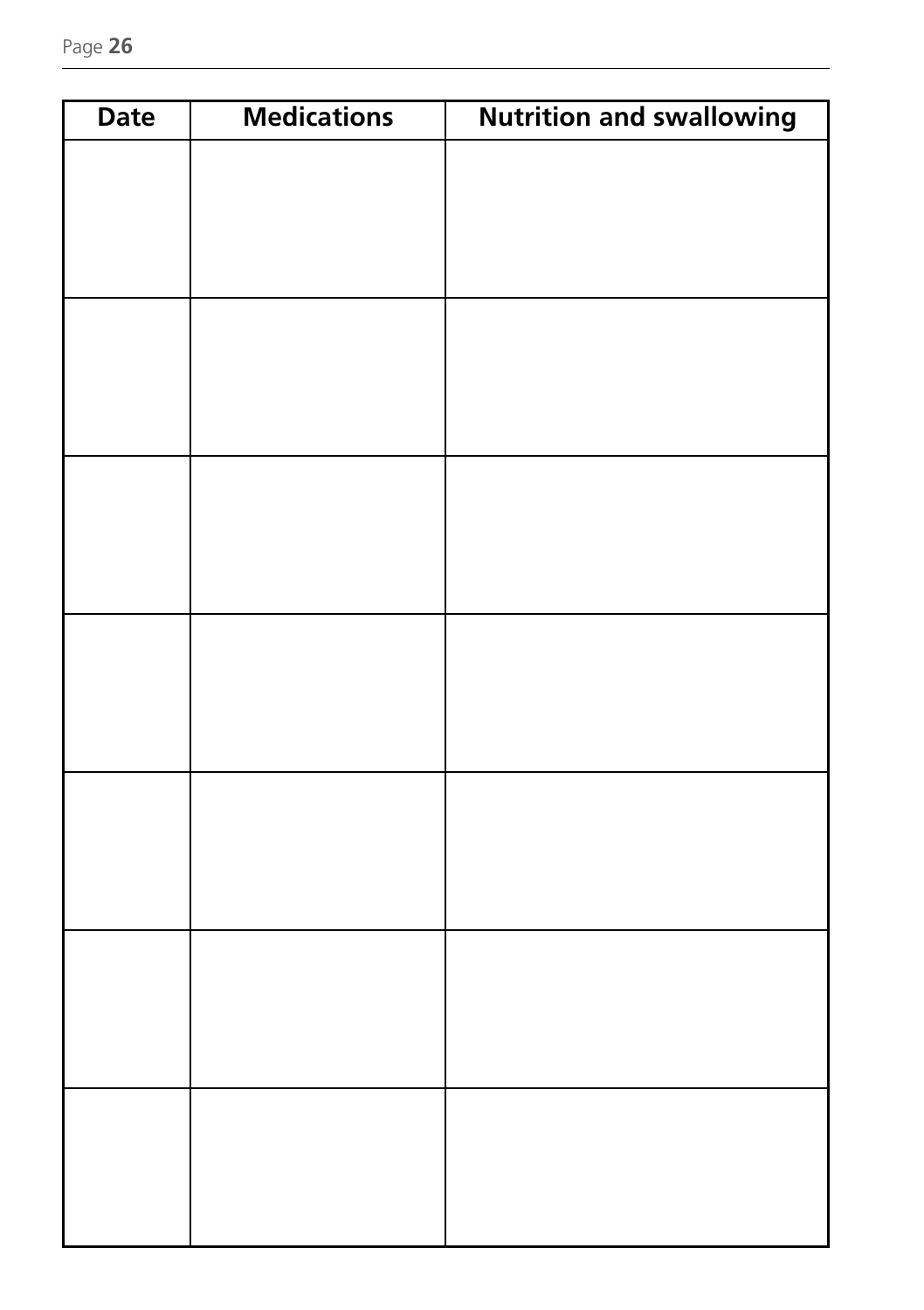## How to contact us

If you have any queries during your radiotherapy or in the month afterwards, please speak to a member of staff treating you or the radiotherapy nurse practitioners.

### Radiotherapy reception

Tel: **01865 235 465** (Monday to Friday, 8.00am to 6.30pm)

### Radiotherapy review team

Tel: **01865 235 472** (Monday to Friday, 8.00am to 6.30pm)

Outside of these hours, please contact the Oxford triage assessment team

Tel: **01865 572 192** (24 hours)

After your treatment has finished you can also contact the **Macmillan Head and Neck Nurse Practitioners** on

#### **01865 234 346**

(Monday to Friday, 8.30am to 4.00pm)

### Maggie's Centre – Oxford

This is located opposite the Cancer and Haematology Centre, just off Roosevelt Drive, next to the Julia Durbin nursery. It is open Monday to Friday, from 9.00am to 5.00pm. No referral is required, just drop in.

#### Tel: **01865 751 882**

Website: **www.maggiescentres.org** 

# Useful website

### Heads2gether

Oxford based head and neck cancer support group.

Website: **www.heads2gether.net**

#### Tel: **0800 0234 550**